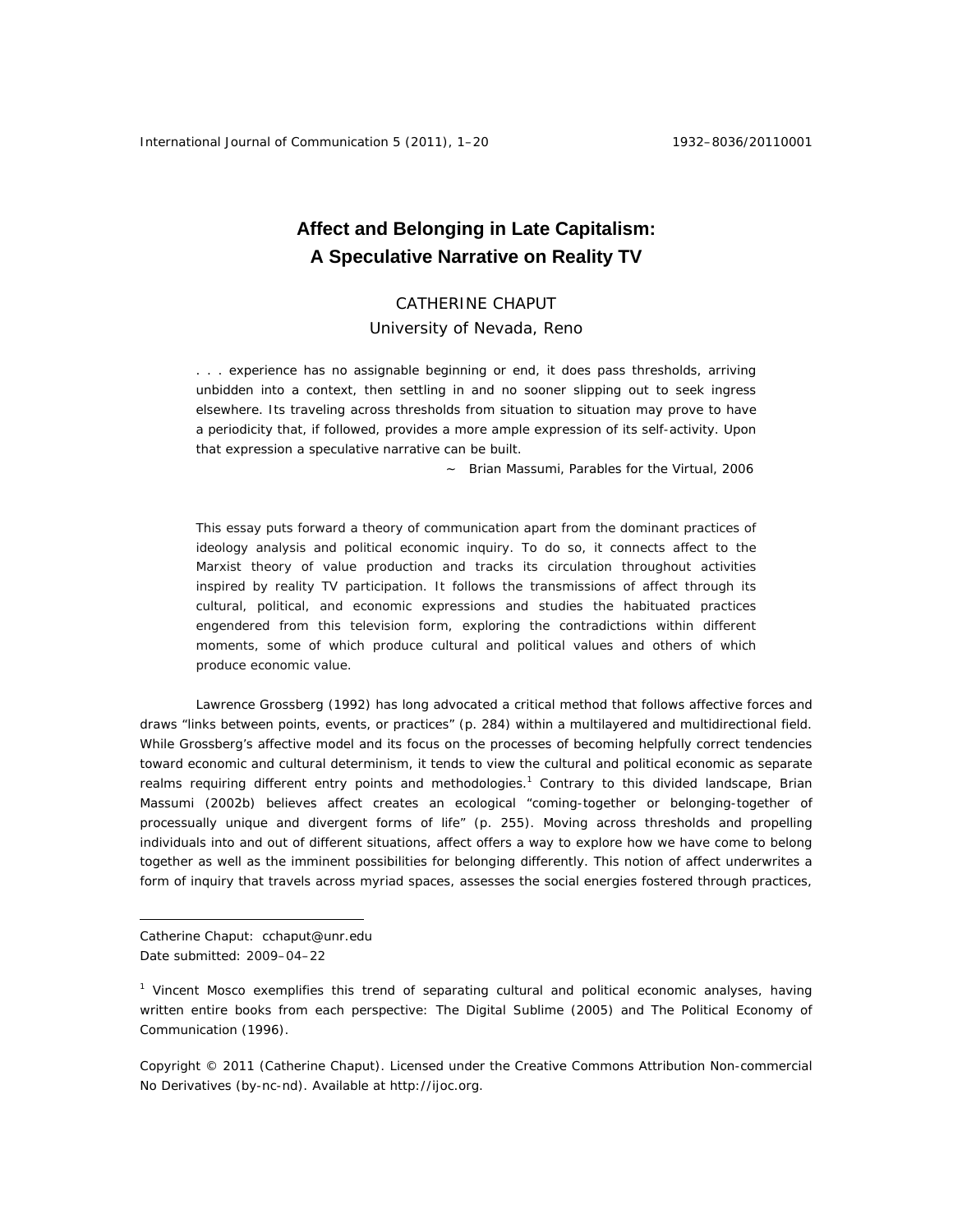habits, and everyday encounters, and tracks the formation of (un)stable coherencies formed through the associations among diverse cultural, political, and economic moments.

With its critical lens tuned to affect as such connective tissue, this article explores how audiences constitute themselves as workers and consumers of neoliberal capital through their participation in reality television and its attendant practices. Reality TV provides fertile ground for such analysis because of its reliance on advanced communication technologies, its interactive format, and an historical trajectory that parallels the development of neoliberalism. My argument builds on Laurie Ouellette and James Hay's *Better Living through Reality TV* (2008), which also seeks to overcome the tendency "to think about media either as political economic practice or cultural practice" (p. 13). Using Michel Foucault, they contend that reality TV cultivates the self-governing activities of neoliberal subjects: It teaches participants to engage in appropriate behaviors beyond television viewing, such as continuous education and self-fashioning, as well as informed financial planning and participation in charitable partnerships. Ouellette and Hay's illuminating analysis makes it tempting to define biopolitics as the regulation of conduct that derives from and sustains the economic structure. This appeal notwithstanding, my exploration situates itself within the rubble of a political economic sphere that has collapsed into cultural spaces wherein everyday activities constitute political value through subject formation and economic value through productive labor, making them part and parcel of capital rather than its derivative. I proceed in two parts: First, I explore the differences between a traditional Marxist theory of value and the notion of affective labor in order to offer a theory of affective value that combines the most important aspects of each; and second, I exemplify this theory through an exploration of reality television attuned to its cultural, political, and economic role within late capitalism.

#### **Revisiting Marx's Labor Theory: Value Production and the Transmission of Affect**

 Marx's contribution to political economic theory lies in his discussion of surplus value. He postulates that workers sell their labor power—their ability to work—for a given period of time. They sell this labor power for wages determined by the minimum average cost of reproducing that labor power. Within a given timeframe, workers labor longer and more intensely than the value of their socially determined wages; thus, the value that workers transfer into products exceeds the value they are paid in wages. Marx calls this surplus value and argues that it is the source of all profit. This view, outlined in *Capital*, represents workers as living components of the capitalist valorization process—the circulation and exchange of commodities that transforms surplus value into economic profit. Against this perspective from above, Antonio Negri and other autonomous Marxists offer a politics from below by emphasizing workingclass agency. In their view, workers struggle to reduce labor time and increase wages, simultaneously constituting themselves as a class and forcing capital into crisis because the shortened workday decreases surplus value and cuts into potential profits. To overcome these crises, owners are forced to develop technological innovations that increase relative surplus value, a temporary rise in value production derived from greater efficiency. As the capitalist class secures itself against crisis by constantly adopting new innovations, the spread of advanced technologies across the social field simultaneously enhances the general intellect and unwittingly provides opportunities for greater worker autonomy.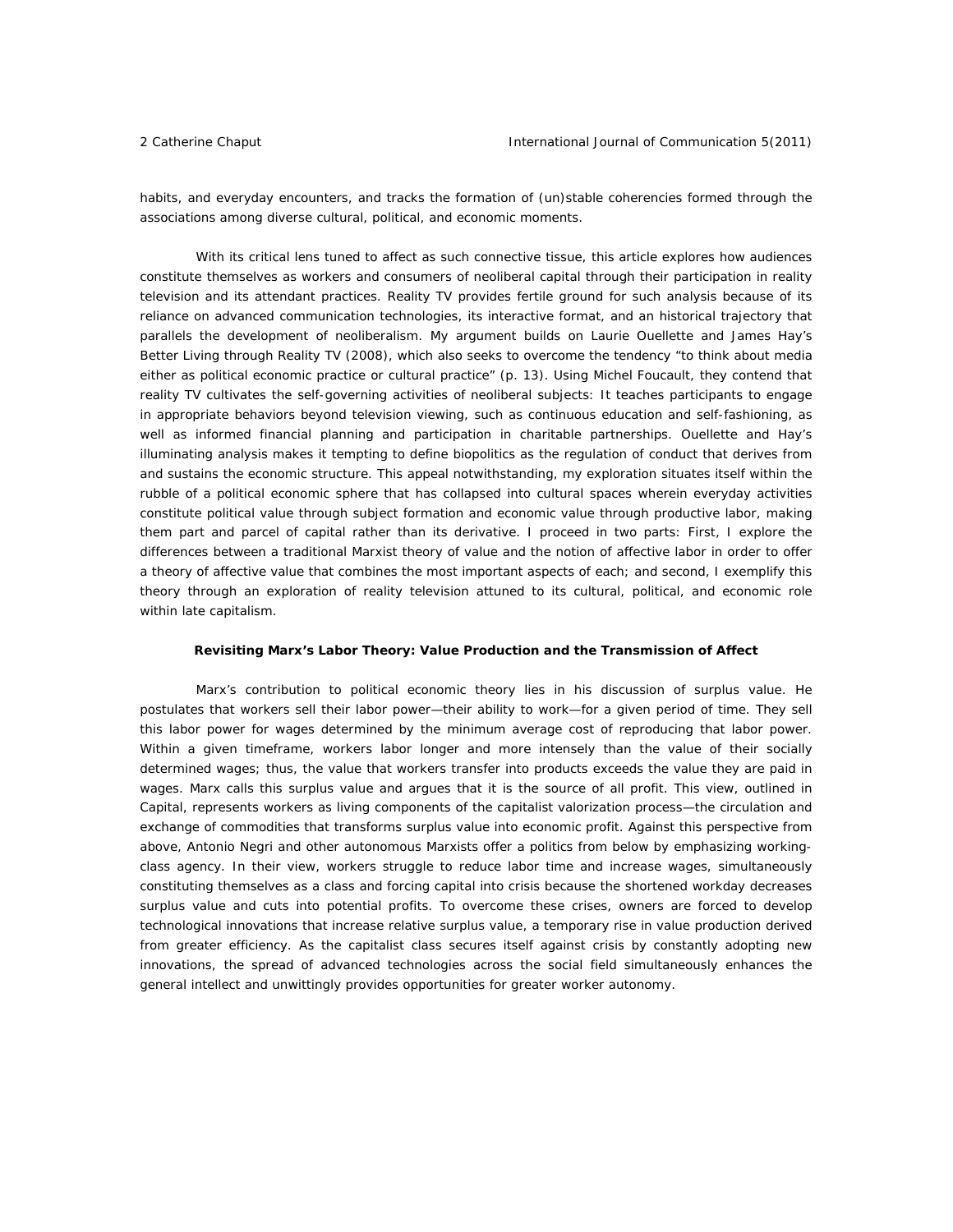These two narratives of capitalism offer perspectives which, like a Venn diagram, maintain unique fields of vision even though they share some overlapping territory and vocabulary. Both views embrace a notion of worker creativity constrained by the capitalist mode of production and both maintain a political goal of moving beyond capitalist society; however, they prophesize divergent paths toward that future. Marx imagines a worldwide revolution that overthrows the mode of production and social organization particular to capitalism. In its place "there develops the universal character and the energy of the proletariat" (Marx & Engels, 1995, p. 93). Autonomists believe a multiplicity rather than a unity precipitates this rupture, which takes place unevenly across time and space. For them, communism is not the dialectical negation of capitalism as much as it is an escape or separation that can be identified within various contemporary practices designed to appropriate and redeploy advanced technologies toward anticapitalist ends (Negri, 1991, p. 154). Accordingly, Nick Dyer-Witheford's (1991) analysis of contemporary social struggle suggests that organizations as diverse as Students Against Sweatshops, Justice for Janitors, and the Zapatista movement all disrupt the command logics of capital through political practices that develop the "creative energies" of people freed from the reaches of capitalism. Such independent groups work themselves out of the spaces of capitalism by appropriating digitalized communication technologies and redeploying value production toward alternative practices imminent in the contemporary stage of Empire.<sup>2</sup>

Empire's tendency toward the production of immaterial labor (work related to affect, service, or communication) supposedly represents a qualitative leap in capitalist relations predicted by Marx in the *Grundrisse*, the crucial text for autonomist Marxists. In these notebooks, Marx (1993) conjectures, in the two-and-a-half-page fragment on machines that has grown thick with interpretation, that with technological advances, "the creation of real wealth comes to depend less on labor time and on the amount of labor employed" (p. 704) than on the general intellect and its technologies. Advanced technological know-how so weaves into everyday life that the terms of production shift: Technologies work more and people work less. Consequently, the value theory—based on unremunerated labor as the source of wealth—falls apart because labor time no longer adequately measures potential profit. Such a situation, Marx speculates, signals the transition from capitalism to communism and is discernable by the fact that "exchange value [must cease to be the measure] of use value" (p. 705). The potentiality unleashed by this transitional stage blurs the boundaries between the labor performed by people and processes performed by machines, making it difficult to distinguish work from leisure. Michael Hardt and Antonio Negri (2000) stress affective labor as a particular strain on these boundaries and an indication of this political economic leap forward. For them, affective labor—in both its paid (i.e., nursing) and unpaid (i.e., parenting) versions—produces and reproduces human beings in their movement toward self-valorization or the possibility for becoming subject to one's own creative energies beyond the reaches of capital. $3$ They emphasize that surplus value could not exist "if production were not animated throughout by social intelligence, by the general intellect and at the same time by the affective expressions that define social

<sup>&</sup>lt;sup>2</sup> Nick Dyer-Witheford (1999) theorizes that contemporary technologies can be used against capitalism while Jodi Dean (2004) argues that they are too deeply embedded in Empire to be the means of resistance.

<sup>3</sup> For an excellent overview of this theory of affective labor, see their companion articles in *boundary 2*: Antonio Negri, "Value and Affect" (1999) and Michael Hardt, "Affective Labor" (1999).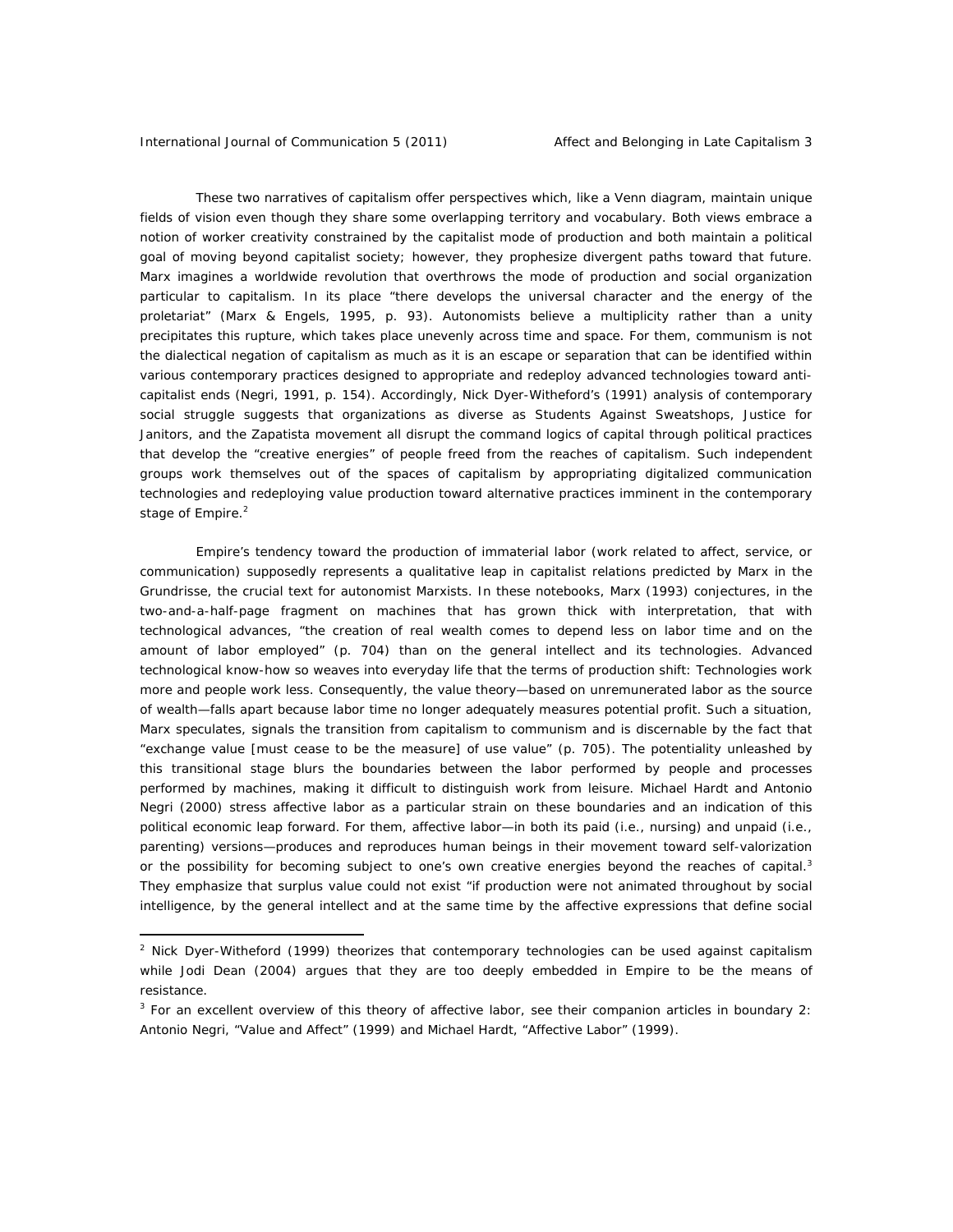relations" (p. 365). Using affect as a theory of potentiality that transpires between human beings, energizing production as well as reproduction, Hardt and Negri replace Marx's labor theory of value with an affective theory of value. Consequently, activities such as home caretaking no longer constitute unproductive labor (work that does not create surplus value) but affective labor (work that adds value to life).

According to this theory, the affective work of reproducing laboring bodies so prefigures the economic relations of commodity production that the two become indistinguishable in contemporary life.<sup>4</sup> This prefiguration, however, holds true at any stage of capitalism. Early industrial capitalism, for instance, required socially reproduced workers with knowledge of how to operate machines (Mokyr, 2002). The crux of Marx's position in the *Grundrisse* lies not in the extension of productive labor but in its elimination. Marx conjectures that advanced technologies will limit the amount of labor time required of workers without limiting productive potential and this, he says, extinguishes all need for money as the universal exchange value. While new technologies certainly enable commodity production with less human exertion, labor time has been relocated rather than reduced. Value forms through a complex of labor practices, often outside the traditional spaces of capitalist production, suggesting the need for a more sophisticated way of tracking value rather than the conceptual liquidation of value theory.<sup>5</sup> Indeed, if we were in the transitional space imagined by Marx, exchange value would cease to be the measure of use value and this is clearly not the case. Monetary cost still determines whether or not consumers purchase a product as well as whether or not a producer continues to manufacture that product. Far from disappearing, money circulates on a greater scale and with greater speed than ever before.

Upgrading the changing modalities of capitalism into a structural break paradoxically announces the negation of capitalism without its elimination—a proposal that only makes sense within the logic of separation. As others have pointed out, Negri (representing a trend among the autonomists in general) refuses a Hegelian dialectic, claiming that the working class can separate from, exist independently of, and constitute its own social structures outside of and antagonistic to an ongoing capitalist project.<sup>6</sup> This notion of separate antagonism forms the fulcrum on which Hardt and Negri's popular notion of affect rests. Their theory of separation enables Empire's subjects to perform necessary labor and not surplus labor, to engage use value without exchange value, to work productively apart from wage labor, and ultimately to self-valorize outside the reaches of capitalist exploitation. In sum, individuals can enter into the necessary and life-affirming aspects of labor without being compromised by the life-depleting aspects of capitalist value production. This cheerleading for anti-capitalist activities serves the political goal of empowerment: It puts anti-capitalist practices in the driver's seat and relegates capitalist activities to a separate unfueled vehicle. Given such a scenario, the progressive aspects of Empire are bound to outpace its exploitative components. Yet this structure of separation seems to promote an overly optimistic (and

<sup>4</sup> In fact, Negri argues that "production becomes coextensive with reproduction" (1999, p. 83). See, also, his *Marx beyond Marx* (1991, pp. 113–115).

<sup>&</sup>lt;sup>5</sup> I have argued elsewhere for a rhetorical methodology focused on affect in order to do such tracking (Chaput, 2010).

<sup>&</sup>lt;sup>6</sup> Max Henninger (2007), for instance, argues that "Negri never misses an opportunity to declare himself an enemy of dialectical thought" (p. 171).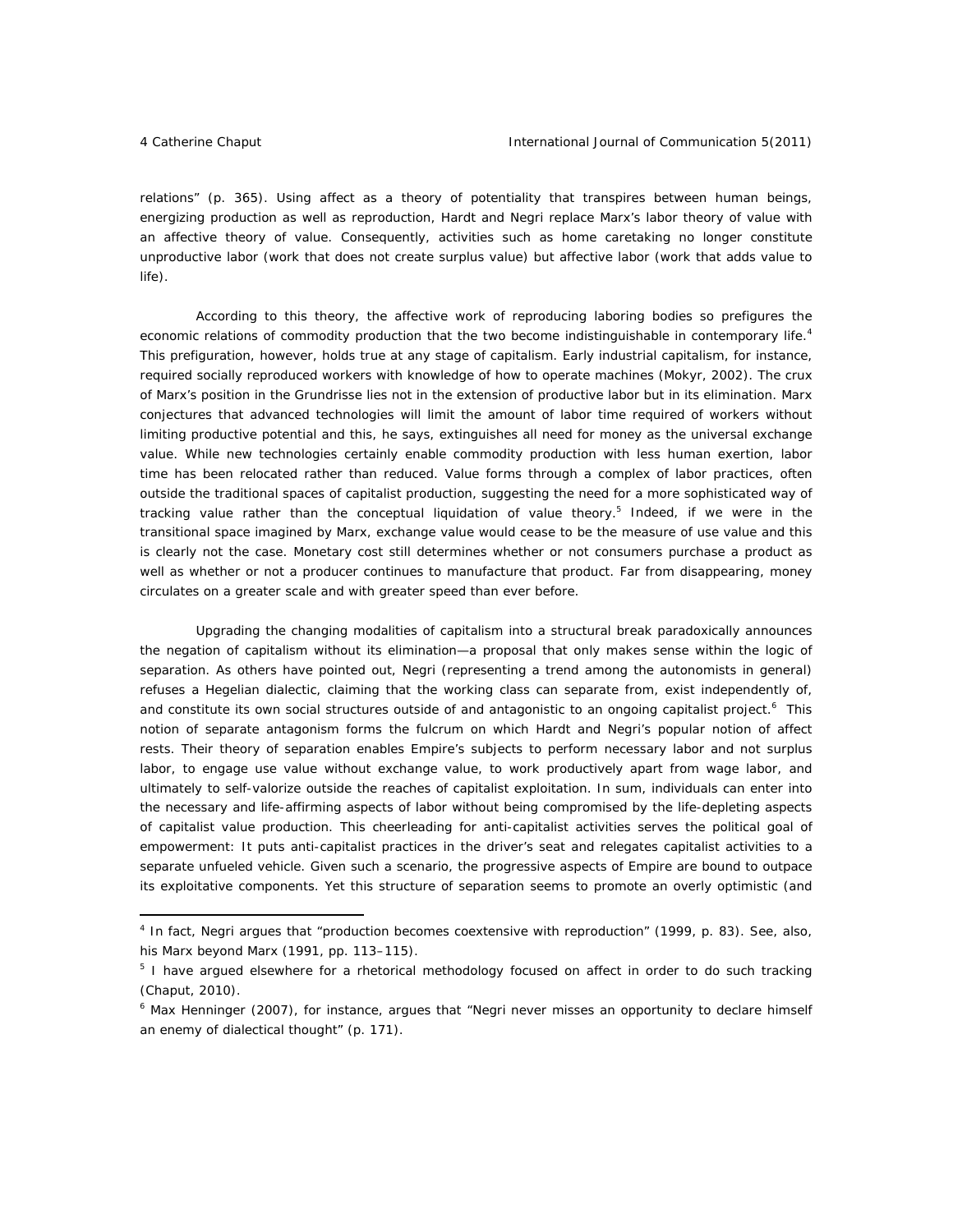privileged) sense of transcending capitalism by mobilizing its technological advances while ignoring its operating structures.

Even though I do not follow Hardt and Negri along their feted pathway beyond Marx, their theory of affective labor does compel me to inquire further into the mysterious process by which laboring bodies transfer value into commodities. Recall Massumi's definition of affect as a carrier of life energy across thresholds between situations, people, and things. So defined, affect intersects with the Marxist understanding of value as life energy transferred from a worker to the product of his or her creation. For Marx (1990), the value of things derives from the fact that "human labor is accumulated in them" (p. 128). When we look at a coat, for example, we see value in its ability to provide warmth. This visible use value derives from an invisible value—the labor transferred from workers into the things they produce. Human labor (measuring, cutting, and sewing fabric) congeals within the coat, "although this property never shows through, even when the coat is at its most threadbare" (Marx, 1990, p. 143). The transfer of this value lies at the heart of Marx's commodity fetish and its ideological symptom.<sup>7</sup> Ever since Marx proclaimed that capitalism "transforms every product of labor into a social hieroglyphic" (1990, p. 167), theorists have been obsessed with the need to decipher the always-already present, but not quite visible, sociality of the commodity. Some of these theories explore the labor that goes into commodity production (the political economic approach) and others study its erasure through cultural consumption (the ideological approach). What these theories fail to account for, however, is *the process* by which workers transfer their labor power or life energy into commodities—a process I believe takes place through the transmission of affect.

Jacques Derrida's important re-reading of Marx offers a portal through which we can begin to conceptualize the value theory of labor through affect. In *Specters of Marx*, Derrida (1994) explores the phantasmal quality of value—what he describes as an anthropomorphic energy "that breathes the spirit into [commodities], a human spirit, the spirit of a speech and the spirit of a will" (p. 157). Repeated emphasis on the spectral reveals the haunting sociality of things, but it also stresses the energetic relationship between workers and the products of their labor. Rather than describing labor as autonomous bodies strategically positioned for capitalist exploitation, Marx conceptualizes workers as creative beings who transfer their life energy into the commodities of their production. Their efforts, a concrete "expenditure of human brains, muscles, nerves, hands" (Marx, 1990, p. 163), produces commodities that have, in addition to their material qualities, an economic value that measures the social energy necessary for their production.<sup>8</sup> Consequently, the table Marx famously discusses at the end of *Capital's* first chapter becomes humanized: "it stands on its feet" and evolves ideas out of "its wooden brain" (p. 163). The table's ability to move and to think certainly suggests the social inversion between things and people and yet that substitution derives from the affective transfer of life energy through labor. Because the things we produce contain our echoes, phantoms, and sublimates, they connect the human beings who create them

 $<sup>7</sup>$  For Marx (1990), the commodity fetish represents the fact that laboring bodies become interchangeable</sup> things while commodities become "citizens of the world" (p. 128). Slavoj Žižek (1989) discusses how this notion of commodity fetish produced the ideological symptom or the belief in a hidden truth buried within texts.

<sup>&</sup>lt;sup>8</sup> Thus, Marx (1990) says commodities are both sensuous things and "suprasensible or social" (p. 165).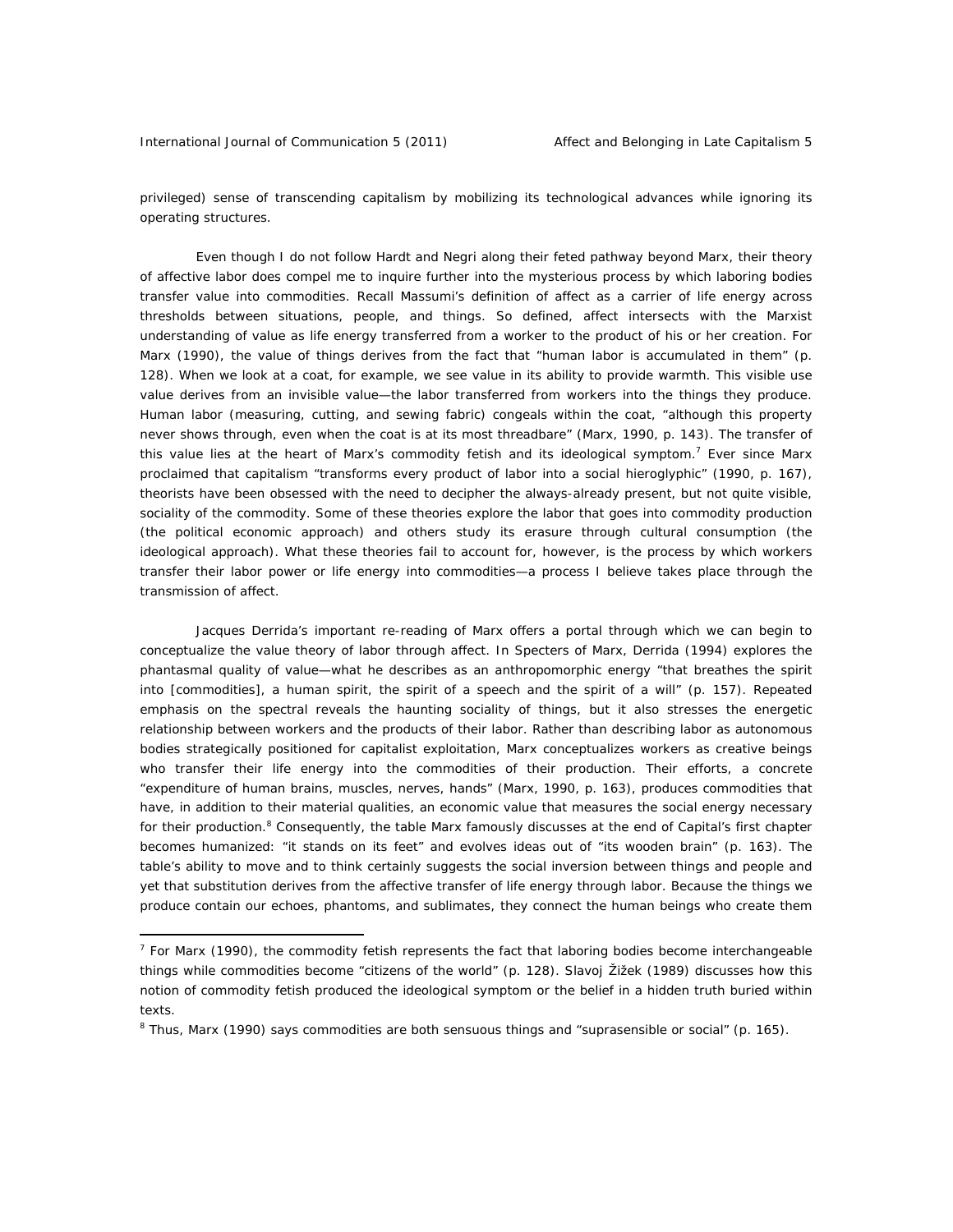with those who consume them—commodities, producers, and consumers become coextensive through a labor process that facilitates energetic or affective flows. In other words, the transmission of life energy through commodity production and consumption becomes a literal collective coming-together.

Neither a state of being, nor a category of labor, affect names the material energy circulating throughout all life processes. Teresa Brennan (2004), for instance, conjectures that affect hangs in the air and moves between individuals, raising and lowering energy levels. Affect moves from person to person physiologically, circulating into and out of bodies through our oral, aural, visual, taste, and tactile senses. It produces a sense of belonging through a "process that is social in origin but biological and physical in effect" (p. 3). Articulating this theory through Marxist terms, laborers transfer life energy (through mental and physical exertion as well as their unconscious affective emissions) into the commodities they produce. Recipients of these things consume not only their use values, but also their affective values—energies taken in through our sensuous interactions with these products. The transmission of affect respects no division between the physical and biological "nor between them and the human" (Massumi, 2002b, p. 37). From this perspective, the elusive thing that haunts commodities, the surplus value that represents the excess or remainder of exploited labor, may be invisible to our eye's perception, but it is not metaphorical. On the contrary, affect—or what Patricia Clough and her co-authors (2007) call affect-itself—is a physical energy that unites a variety of human subjects through and with nonhuman objects, helping to constitute social relations separate from and prior to our ability to decipher meaning (p. 65). $9$ 

A speculative narrative drawn from the affective traces embedded within the cycle of production and consumption requires that we extend but not abandon Marx's labor theory of value. For Marx, creativity functions through embodied action while exploitation—the ability to extract surplus value from labor—works through abstracted social averages. Importantly, this critique of capital relies on the struggle between the concrete and the abstract in much the same way as does Michel Foucault's conception of biopolitics, the power apparatus most associated with affective labor.<sup>10</sup> Indeed, placing Marx alongside Foucault (2003) illuminates how the affective potentialities so celebrated in contemporary theory are both produced and held in check by the same instrumental logic of capitalism (p. 246). In the biopolitical terrain of affect, just as in the value theory of labor, potential for individual creativity cannot be predicted or constrained even though it can be measured and regulated at an abstract, collective level. As subjects of Empire, we exist in an open field of potentiality—what Massumi calls the virtual—but we move in surprisingly predictable ways, playing out life possibilities within spaces shot through with the affective energy of capitalism.

<sup>&</sup>lt;sup>9</sup> They theorize affect "as a property of matter generally, disregarding distinctions between the organic and the non-organic, the open and the closed, the biological and the physical, even the simple and the complex" (p. 67).

<sup>&</sup>lt;sup>10</sup> Hinting at Foucault's notion of the biopolitical, Clough et al. (2007) argue that "a dynamic, indeterminate matter is presently being configured in capitalism with corresponding techniques of administration and measurement aimed at a level below, above, or perhaps beyond that of the bounded body-as-organism" (p. 64).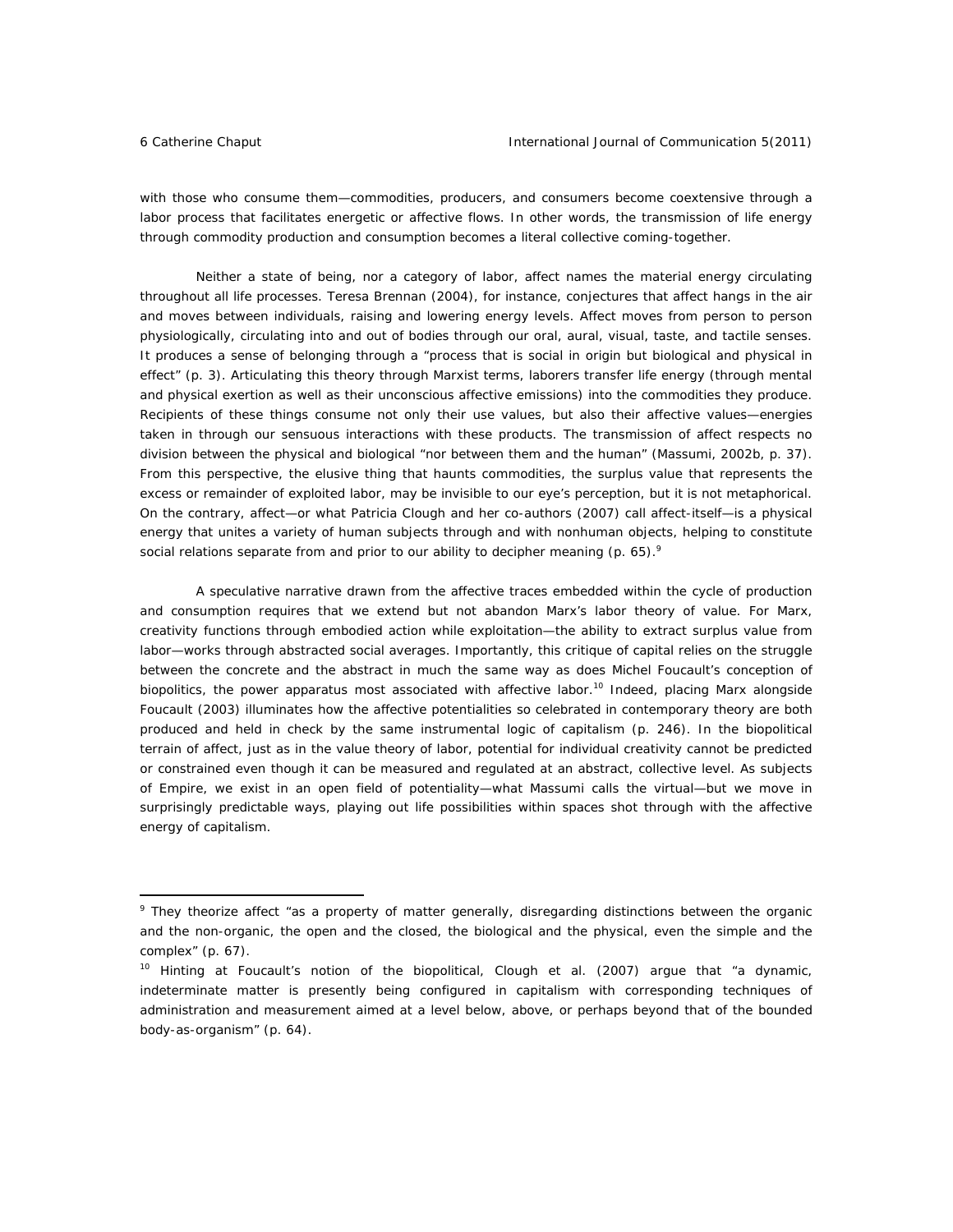# **Affective Labor and Reality TV: A Representative Example**

As the energy transmitted through human contact in its actual and mediated forms, affect motivates individual and collective thinking and behaving.<sup>11</sup> This view of affect—one that treats value as a measure of diverse cultural, political, and economic energies transmitted between individuals and through commodities—offers a springboard into my speculative narrative on reality TV. Merging the theory of affective value with the labor theory of value, I suggest that the participatory, and hence value-forming, characteristics of reality TV unite disparate situations and diverse people under the umbrella of late capitalism and its uneven political economic manifestations while preserving space for uncertainty and difference. I might have little in common with my neighbor, for instance, except a shared habit of watching and voting for contestants on *Dancing with the Stars*. Our individual votes mark our different cultural valuations, but the embodied response to the television event—texting our desired winner through cell phones—signifies a mutual belonging within the digital economy.<sup>12</sup> In this way, television transmits affect and modulates embodied energies. These energies drive one from the television to the cell phone and the Internet, binding television with other communication technologies through which affect, like a contagion, likewise travels.

I conjecture that affective energies circulating among reality television's ecological comingtogether trigger movement along three different vectors through which the television audience collectively constitutes itself in harmony with the needs of late capitalism. The first vector signals the shift from mass culture toward mass customization. Contrary to the conformity of mass consumption, reality TV encourages individual self-expression. Participation in the niche markets or self-fashioning genres provided by reality TV becomes the platform by which one can value and evaluate the individuality so central to contemporary life. The second vector normalizes the politics of surveillance as viewers construct themselves within what Foucault (2008) calls an "enterprise" society (p. 241). In the enterprise society, an individual becomes his or her own most valuable commodity, one that must be constantly monitored, assessed, and updated. The politics of surveillance functions as a catalyst for such behaviors. The third vector reinforces free labor in the workplace as well as in our home communities. Economic incentives might compel us to participate in voluntary forms of productive labor, such as carrying store cards for discounts, but reality TV gives life energy to such practical concerns, valorizing volunteer labor as a quintessentially progressive, innovative, and powerful component of our contemporary era. Using these

<sup>&</sup>lt;sup>11</sup> Hardt and Negri allow for affect to enter into and move through things-both material and immaterialas long as they have been energized by human contact. Michael Hardt (1999), for instance, argues that affective production is "associated with human contact, with the actual presence of another, but that contact can be either actual or virtual. In the production of affects in the entertainment industry, for example, the human contact, the presence of others, is principally virtual, but not for that reason any less real" (p. 96).

<sup>&</sup>lt;sup>12</sup> This reading is inspired by Brian Massumi's (2005) insightful analysis of Homeland Security's colorcoded alert system, which identifies levels of terrorist threat. According to his reading, a diverse population became similarly awash in the affective flows of this alert system without losing its multiple economic and geopolitical differences: "bodies reacted in unison without necessarily acting alike. Their responses could, and did, take many forms. What they shared was the central nervousness" (p. 32).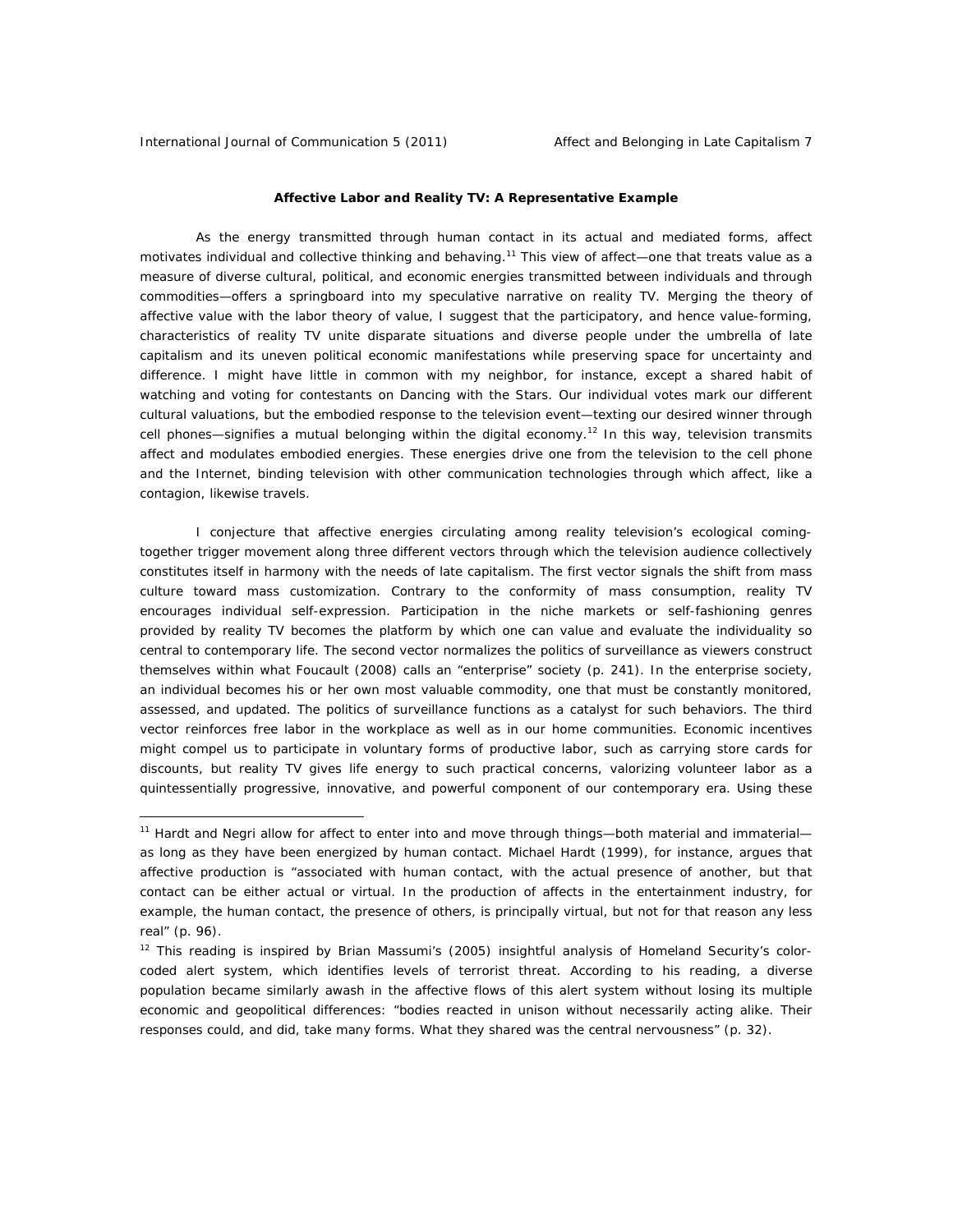three vectors to connect diverse reality TV programming, this investigation follows the affective traces passed along through television, telephone, and Internet spaces—as they leapfrog across our screens and habituate our embodied responses.

#### **Individual Belonging and the Culture of Customized Consumption**

Since its origins, game shows—a precursor of today's reality TV—were about little else than enculturation into mass consumer society, and today's television is no exception.<sup>13</sup> Early reality programming focused on individual stories only to determine the contestant most in need of one-size-fitsall consumer products. Current programming, by contrast, allows the onscreen drama to unfold as contestants are shown how to consume according to their individual needs and unique personalities. An inability to construct oneself and one's belongings within the constantly updated and infinite range of consumer goods propels thousands of individuals to undergo makeovers ranging from the routine living room to the drastic body alteration. Houses are redecorated on *Merge* and rebuilt on *Extreme Makeover: Home Edition*, cars are revitalized on *Pimp my Ride*, men are refashioned on *Queer Eye for the Straight Guy*, and bodies are literally reshaped on shows like *The Biggest Loser* and *Extreme Makeover*. Like its predecessors, such programming teaches viewers to identify one's sense of self through consumptive habits; unlike earlier shows, this identification process is individually tailored, validating a full range of life choices.

Reality TV valorizes individuation within late capitalism by abandoning a culture in which the individual is forfeited to mass consumption and replacing it with a culture that preserves such individuality as the prerequisite for customized consumption. *Merge* recognizes that two individuals, with their differing fashion senses, come together to form a newly married couple. With individuality as its premise, the show works to create a home decor that fits both styles; indeed, we are told that retail stores will accommodate *all* lifestyles. Because homes should reflect the different identities of their owners, *Extreme Makeover: Home Edition* customizes houses by literally rebuilding them from the bottom up. No one is criticized for having the wrong kind of car on *Pimp my Ride.* Rather, the car owner's individual tastes are affirmed by incorporating particular aspects of his or her personality into the car—going so far as to install cappuccino machines and fireplaces inside vehicles. The cast of *Queer Eye* survey the personal and professional identity of their "straight guy" and then customize their advice to his work, romance, and leisure desires. Epitomizing this customization are shows, like *The Biggest Loser* or the original *Extreme Makeover,* that provide dramatic weight loss, plastic surgery, and other reconstructive procedures specific to the contours of individual bodies and the contestant's desired imaginary. In short, reality TV signals the movement from a culture industry that ideologically "impresses the same stamp on everything" (Horkheimer & Adorno, 1994, p. 120) to a culture industry that affectively "diffuses production (in subjectivity and consumption) throughout the extremities of the social factory" (Coté & Pybus, 2007, p. 95). Across its

<sup>&</sup>lt;sup>13</sup> My exploration of reality TV includes game shows, talk shows, docudramas, and makeover shows, what Ouellette and Hay (2008) call reality "subgenres" (p. 2) and Tiziana Terranova (2000) calls "people shows" (p. 52). Although diverse, these formats are all unscripted, use unpaid volunteer participants, and focus on everyday persons involved in real life situations. Ordinary people exposing aspects of their lives and audience interactivity are the hallmarks of such shows and the grounds for tracking them together.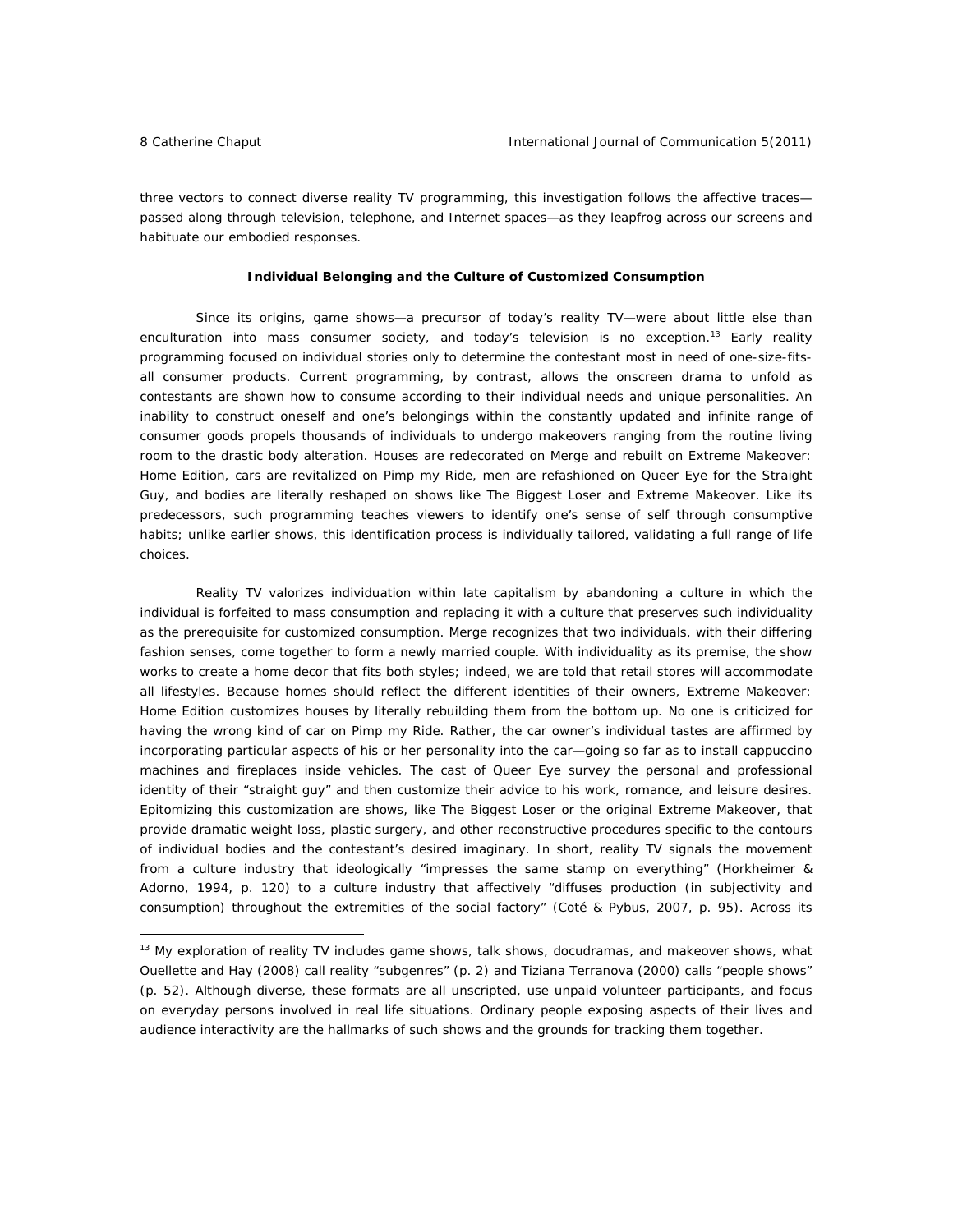many subgenres, reality television connects individuals and their divergent tastes to a larger community of similarly minded people, intensifying different life choices through properly channeled consumer practices.

 As reality TV shows work to produce a new form of customized consumerism, they simultaneously necessitate and produce individuals open to the affective work of constant becoming. In order to get on any reality TV show, a contestant needs to apply via audition tapes, group casting calls, and/or personal interviews. The screening process for each show has basic bottom-line criteria—one must have a demonstrable need for a house, car, makeover, or the personal growth. Beyond this minimal criteria, producers look for someone comfortable disclosing personal information and willing to reflect on and adapt to difference. Participants need to possess a general affective quality that enables them to receive and respond to various triggers, regardless of the particular stimuli or one's reaction to it. They must be open to change precisely because reality TV functions pedagogically to highlight the value of constantly evolving identities in perpetual need of consumer updates. Notably, contestants in all forms of reality TV programming describe their experience in exclamations such as "unbelievable," "priceless," and "like nothing else" because, for them, it is "life changing" (Andrejevic, 2004, p. 145). This linkage between reality TV and improved selfhood reflects affective energy and its potentiality for collective belonging. The value of these televised experiences, from such a viewpoint, proceeds through the affective labor circulating among contestants, whose rising energy levels seep into our home spaces and inhabit the embodied experience of viewers, compelling us toward new modalities of belonging.

Telephone texting or going online, and thus submitting oneself to other forms of mediated individuation, has become a natural extension of reality TV programming and its cultural logic of selfexpression. Viewers access the valuable experience of reality TV on the Internet by logging onto the channels' Web sites or chatting online. Web sites that give behind-the-scene narratives, follow-up information on contestants, as well as product and production details cater to viewers savvy enough to acknowledge the artifice of reality TV, but who nonetheless fear missing some detail of its construction. The increase in social networking spaces, the popularity of YouTube videos, and the rise of online purchases all indicate a burgeoning interest in fulfilling our individual desires through mediated activities. Reality TV plays a crucial role in the increase of these practices by circulating affective energies that animate bodies into action within the digital sphere. Online applications hold out a chance of participating on television; online or telephone voting offers an opportunity to shape the direction of current shows; adding comments to online blogs opens a space for all of us to be television critics; and online stores allow us to purchase copies of television shows as well as related paraphernalia suited to our individual desires. The circulation of people, information, and products among these spaces increases the affective potential that adheres to each site.

As reality TV participants and audience members learn to individualize themselves on television and online, they channel and fuel others to do the same. Ouellette and Hay (2007) argue, for instance, that this new wave of television rationalizes a society wherein individuals and private funds work together to solve the problems of community welfare, addressing diverse "values subcultures" to model behaviors for self-fashioning, community restoration, and general governance. This rationale, they say, makes the self a conductor of power: "someone empowered to take charge of one's life, and also as someone who can effectively conduct a charge (as certain metals conduct electricity)" (p. 15). Human beings are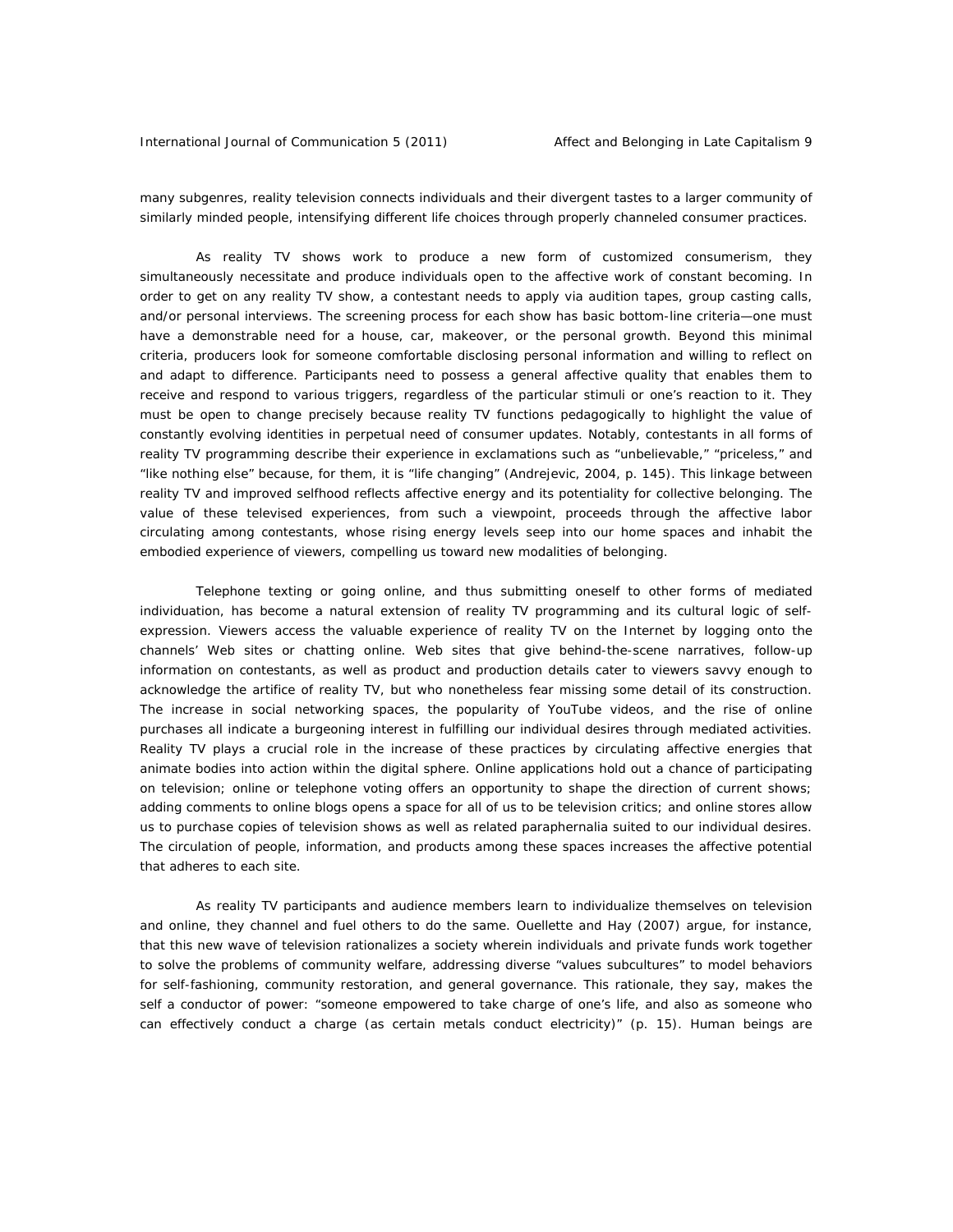electrically charged and capable of transmitting their own energy to others. Reality television, which frequently engages at-home participants with tips, instructions, and confessions, functions as a medium for this affective transmission. Perhaps more than other mediums, this human energy feels palpable as the television commodity utilizes participants in their everydayness, addresses audiences directly, and encourages active viewer participation. In this complex of activities, affect (the sensuous nonsensuous value of capitalist production) rises to the surface, nearly visible, as reality television merges worker, commodity, and consumer into an ecology of constantly intertwined production and consumption.

The connective energy of reality TV habituates people into individuated forms of belonging patterned through a repeated movement between the television, telephone, and computer. Traveling through our embodied experiences, affect teaches us to repeat this movement with less and less direction. As Massumi (2002b) argues, "habits are socially or culturally constructed. But they reside in the matter of the body, in the muscles, nerves, and skin where they operate autonomously" (pp. 236–237). When we participate in online extensions of these shows, when we build online communities, when we use our phones to record daily events, or when we entertain ourselves with interactive gaming popularized by Wii and X-Box, we train our bodies to find self, community, and life energy within online spaces. From this perspective, the cultural value of reality television stems less from its aesthetic or ideological content than from the life practices it inspires. Reality TV constitutes individuals as projects to be enhanced, updated, and redirected toward the increasingly digital spaces of social networking, shopping, entertainment, and education.

We cannot say with any certainty what will happen online or which online spaces will become popular, but we can say that we are, indeed, becoming habituated into bodies that move within online environments, willingly provide personal demographic data, do Google searches on one another, and consume supposedly unique identities, all of which are recorded and digitally preserved for those with the power and the technology to access such information. If television discourses simply worked to discipline ideological identification, there would be no need to customize our consumer identities, and if institutions demanded consumption, people would likely resist. Contrary to the cause and effect relationship of ideological or institutional power, affect motivates consumer actions because it individuates potentialities even as it directs them into appropriate spaces of valuation. Affect doesn't "just force us down certain paths, it puts the paths in us, so by the time we learn to follow its constraints we're following ourselves" (Massumi, 2002a, p. 223). As a physiological energy circulating among and between situations, affect concretizes that often fuzzy link between ideologies and lived material experiences and gives us reason to believe that as the market for reality TV becomes ever more commonplace, viewers will become more and more comfortable online and under surveillance. Trained to seek life energies along the paths set before us, people who engage comfortably within the culture of reality TV will undoubtedly engage comfortably with the politics of its surveillance.

# **Collective Belonging and the Politics of Habituated Surveillance**

Late capitalism, which relies on technologies of surveillance from satellite television and the storing of "cookies" on personal computers to video cameras in schools, grocery stores, and banks to the complex biometrics increasingly requested for cross-border travel, requires widespread surveillance. Since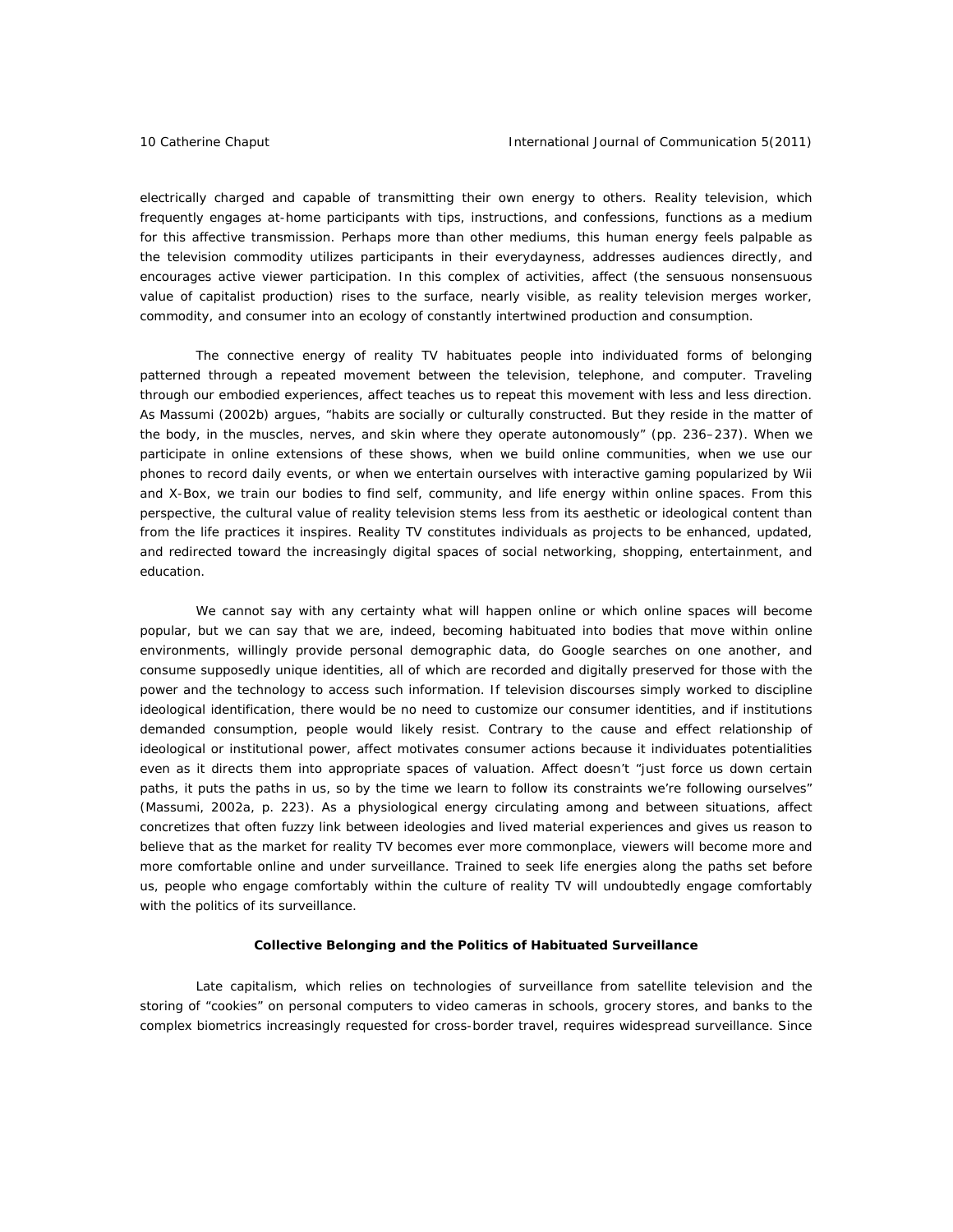the 1970s, such surveillance has become increasingly integral to reality TV programming, helping to redefine voyeurism as personal entertainment and self-empowerment rather than as an apparatus of institutional abuse (Calvert, 2000, p. 28). This shift seems less like an abrupt about-face if we rethink the binary of positive freedom versus negative surveillance within the "resonating levels" of stasis and change propelled by affective flows (Massumi, 2002b, p. 33). Unlike ideology that operates along a pole between the hegemonic and the oppositional, affect moves throughout all life spaces: It pulls people together or pushes them apart; it raises energy or lowers energy; and it fixes them within particular spaces or it opens them to the possibility of new spaces.<sup>14</sup> Thus, the measure of reality TV's use of surveillance needs to focus not on binaries like negative oppression and positive resistance but on the ways it modulates affect within the disparate activities of watching others. In the lexicon of affect studies, we need to ask questions about how it pushes or pulls, what it strengthens or weakens, and where it opens or closes life potential.

As surveillance activities conduct the affective flows of reality TV, they simultaneously energize individuals, connect them to others, and open new lines of thinking. Illustrative of this complicated space of surveillance is *Big Brother,* which takes its title from George Orwell's *1984,* wherein the characters live in a highly authoritarian society monitored by the panoptic and all-powerful Big Brother. Designed around the notion of 24-hour surveillance in an enclosed house over several months, *Big Brother* entertains almost completely through surveillance. In contrast to Orwell's characters, who feared Big Brother's gaze, monitoring on reality TV functions as a commonplace activity that helps one measure and assess risk.<sup>15</sup> By watching others, we gain insight into their intentions and can determine our own actions in relationship to theirs—a skill that helps us manage our lives within an enterprise society in which marketable individuals are those who endlessly assess and adjust to the vicissitudes of the world around them. The affective energies of programs like *Big Brother* habituate viewers toward collective belonging through surveillance. Viewers subscribe to 24-hour live feed, call-in their elimination votes, engage in online discussions with participants who have been voted out of the house, and write online commentary about each episode, crafting themselves into a collectivity defined by watching and commenting on each other.

Reality TV's politics of surveillance encourages us to find community through watching, recording, and discussing the events—large and small—of our everyday lives. This affective labor binds us together and adds value to such activities even as it refrains from giving meaning to those behaviors. Consider the incident involving the San Francisco police officers' handling of a subway fight that resulted in the fatal

<sup>&</sup>lt;sup>14</sup> Gilles Deleuze and Félix Guattari (1994) explain that that affect vibrates, increasing or lowering the intensity of energies, and it clinches us together or withdraws us from each other (p. 168). Teresa Brennan (2004) furthers describes this affective movement as capable of unlocking our fixations or sealing our hearts around particular positions (pp. 113–115).

<sup>15</sup> Not surprisingly, the contestants on *Big Brother* and those on MTV's *Road Rules* refer to the camera crew and staff members as "Big Brother." Andrejevic (2004) argues that "the historical reality of Big Brother had apparently changed for this savvy, post-Cold War generation. The totalitarian speaker was gone, replaced by the increasingly routine, annoying but necessary intrusions of commerce in the form of the entertainment industry" with a format that pokes "fun at the idea that there's anything scary about perpetual monitoring" (p. 96).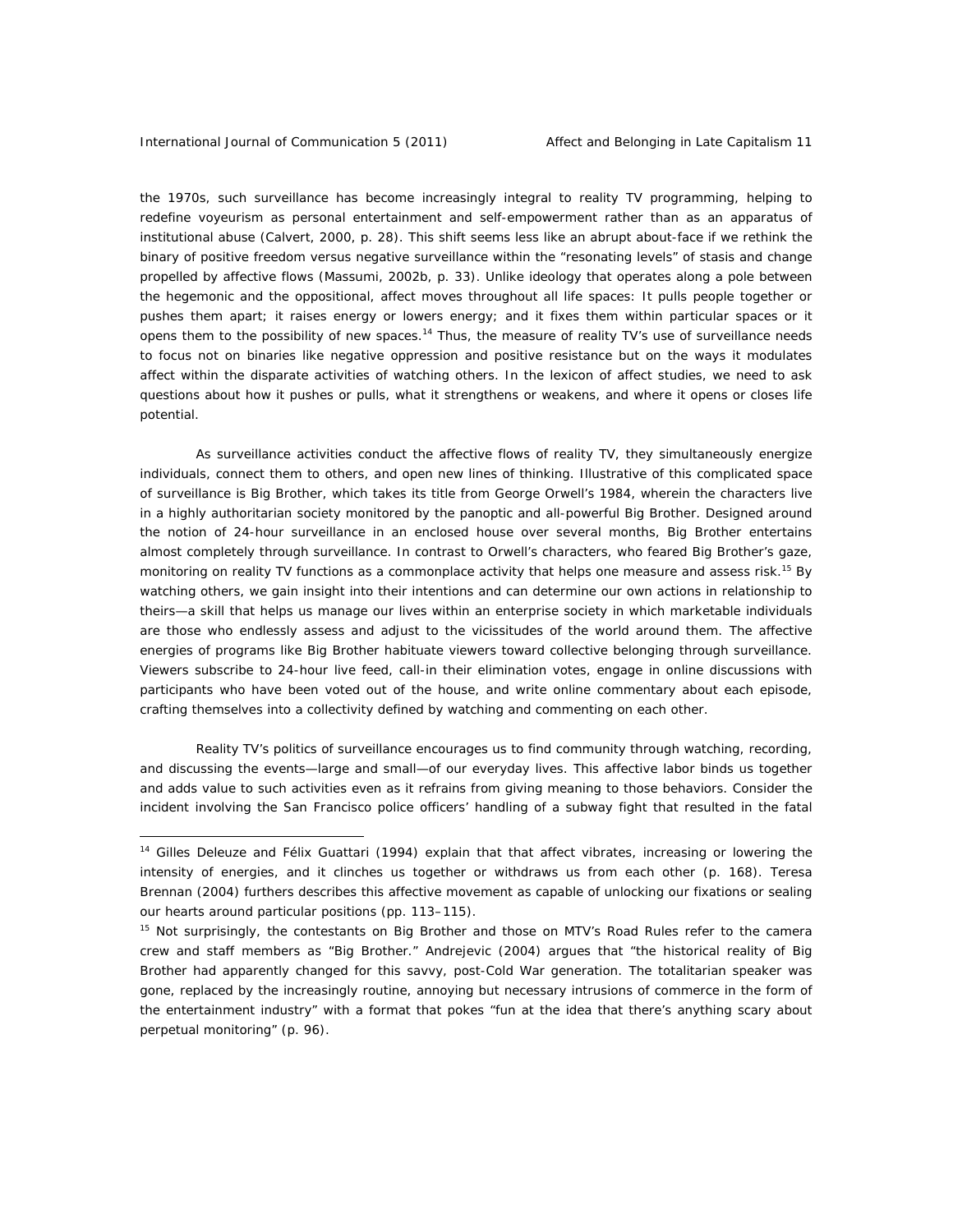shooting of Oscar Grant on January 1, 2009. The incident was recorded by cell phones and publicized on YouTube for widespread viewing. The rhetorical impulse to persuade public opinion through posting—by one account, more than 500 videos related to this incident—online at a public-sharing site corresponds to the habituated movement between viewing reality TV and discussing it online (Kiss, 2009). Because we house surveillance texts online where people can deliberate their meaning but not enforce a verdict, the final adjudication of justice cannot be predicted from the text of surveillance. The surfeit of online deliberation, however, intensifies the affective experience and inspires repetition of other surveillance acts as a responsible means for managing contemporary life.<sup>16</sup> The importance of this video lies in its illustration of how community forges itself through surveillance and not in the meaning, whatever that may be, of its content.

The tendency to record and watch everything that can be caught on camera makes an individual grievance or the outcome of any particular incident less important than our continued habit of watching and recording others. In another illuminating case, Shulmand v. Group W. Productions, a woman sued the reality-based *On the Scene: Emergency Response* for airing, without her consent or knowledge, a car accident in which she almost died. She claimed that the program had violated her rights by publicly disclosing private facts of her car crash. The production company defended itself, arguing that the accident and its details were within the public interest because they were newsworthy. Upholding the liberal ideology of free expression and the neoliberal standard of deregulation, the California Supreme Court sided with the production company and asserted amusement as a criterion for newsworthiness (Calvert, 2000, pp.145–147). An alternative reading, however, might suggest that the affective path between real-life surveillance and television audiences accounts for the presence of viewers more so than the newsworthiness of the accident. In such a reading, an entire range of practices connected by their affective circulation constitute part of the value-added labor of this event and its ability to attract an audience. Elizabeth Wissinger (2007) explains that

the affectivity of images does not depend on subjective content or meaning, but rather on their ability to attract a 'televisual glance,' no matter how fleeting . . . this glance develops an attachment to being exposed to images, to watching television, hooking into the internet or browsing magazines. (pp. 265–266)

Apart from whether or not this accident was newsworthy, it tapped into our attachment to watching and being watched and further centralized affective energies within the sphere of surveillance.

The affective value produced by watching consenting adults in various life circumstances stems from its ability to provoke other similar activities, which further energize still other practices. Just as

<sup>&</sup>lt;sup>16</sup> Both Grossberg (1992, p. 292) and Andrejevic (2007) argue that the affective lines of flight surrounding surveillance encourage interactivity but not deliberation. Andrejevic, for instance, believes that online participants ratify a predetermined political and cultural script, but that this discussion lacks genuine deliberation because it is not attached to larger "goal-setting decisions" (pp. 242–243).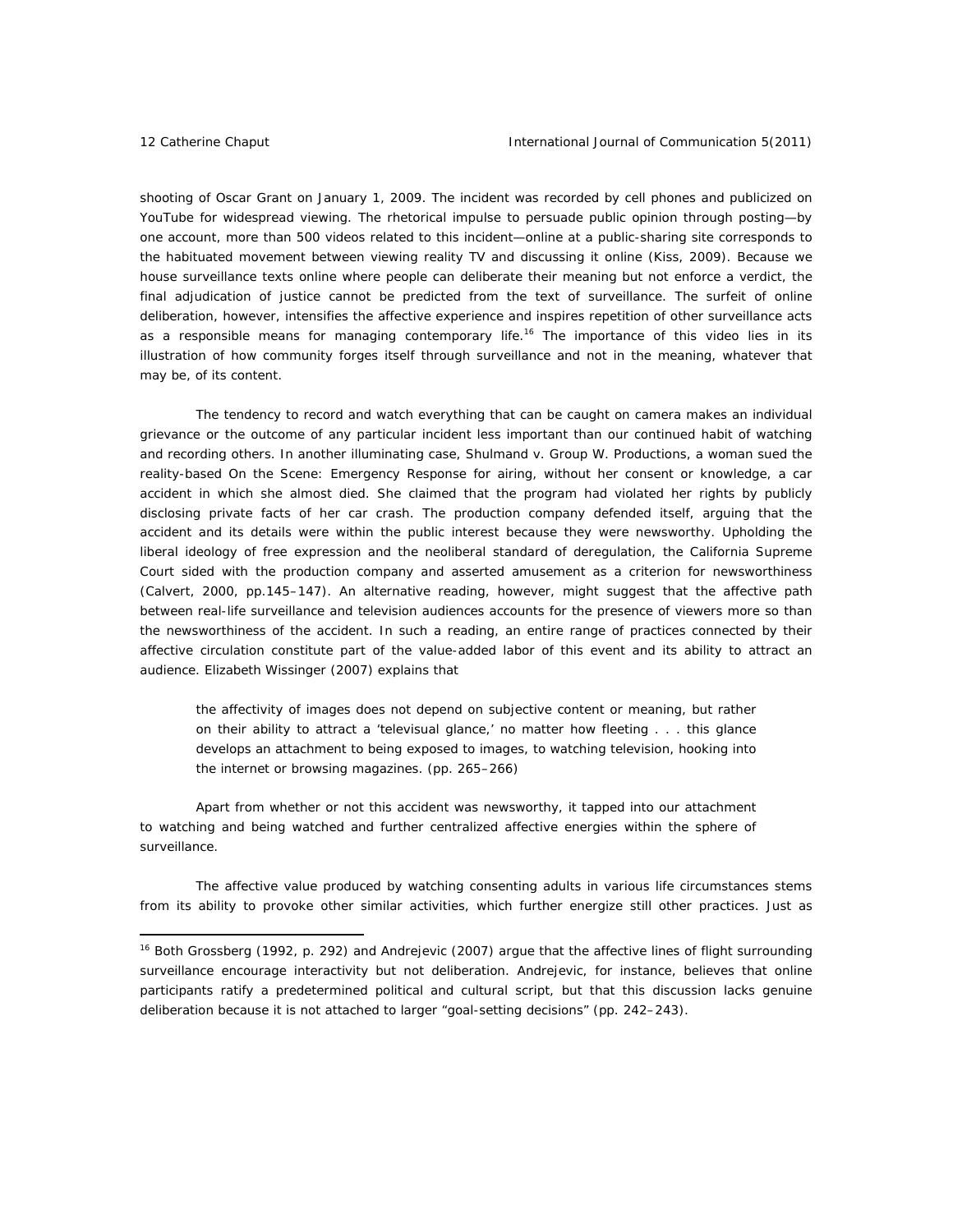contemporary marketing produces "an affective intensity that can trigger a number of autonomous—or 'viral'—communicative networks among consumers and the public at large" (Arvidsson, 2007, p. 13), the increased surveillance of our contemporary world generates, in part, from the ripples of affective energy flowing throughout the spectrum of behaviors attached to reality television. Audiences who watch reality TV participants perform under constant surveillance learn to document potentially noteworthy activities, whether entertaining, informative, or criminal, and thereby perform the double work of circulating affect and laboring under the porous governing apparatuses of neoliberalism—a political economic terrain wherein constant assessment is the prerequisite for constant production and consumption.

Reality TV positions the work of viewing and deliberating as the foundation for a public life played out at the intersection of material and virtual spaces, circulating affective patterns that connect our cultural, political, and economic practices. Consequently, we readily translate reality TV viewing into an entire complex of feelings. As we watch docudramas, we feel a sense of belonging; as we watch cop shows, we feel secure as a nation; as we watch talent shows, we feel pride in American meritocracy; and, as we watch makeover shows, we feel as though we are taking responsibility for those in need. The actions triggered by these feelings do not stay within the viewing situation, but flow throughout a digital continuum that compels many of us to labor on behalf of the surveillance impulse. We record beatings and car crashes as frequently as the mundane events of our everyday lives. This comfort with surveillance invites participation in the embodied performance of watching others and thus (re)constructs individuals within new dispositions. People who feel a sense of security through surveillance, for instance, may be less likely to fear participation in various "forms of interactive monitoring relied on by producers to reduce uncertainty in an increasingly diversified market" (Andrejevic, 2004, p. 68). Politically, we engage in ever more forms of surveillance; economically, that surveillance transforms into productive labor: Normalized and unremunerated surveillance generates profits. Andrejevic calls this the online enclosure; I call it the economics of de-wagification, or more simply, free labor.<sup>17</sup>

#### **Digitalized Belonging and the Economics of Free Labor**

From its inception, television programming has operated in ways that challenge Marx's general formula of capitalist production, and yet we can still understand its economic structure through his labor theory of value. Borrowing its model from the magazine industry, television sells products to consumers below cost, but sells its audiences to advertisers at steep prices in order to garner an overall profit.<sup>18</sup> As Dallas Smythe (1977) argued long ago, audience activities, although located outside the wage system,

<sup>&</sup>lt;sup>17</sup> While Tiziana Terranova (2000; 2004) uses the same term, we do not share a common definition. For me, free labor signifies unpaid wage labor and not all unpaid work. Terranova, following autonomist thinkers, sees all work as contributing value to capitalist exchange. Acknowledging the porous boundaries between work and leisure, I nevertheless believe that there are spaces outside capitalist production of surplus value. The autonomists are right to suggest that the complex boundaries of these processes make the neat equations found in *Capital* fairly untenable, and yet there are different kinds of work—some of which contribute to capitalist surplus value and some of which do not.

<sup>&</sup>lt;sup>18</sup> For an excellent history of the cultural and economic evolution of such media, see Richard Ohmann (1998).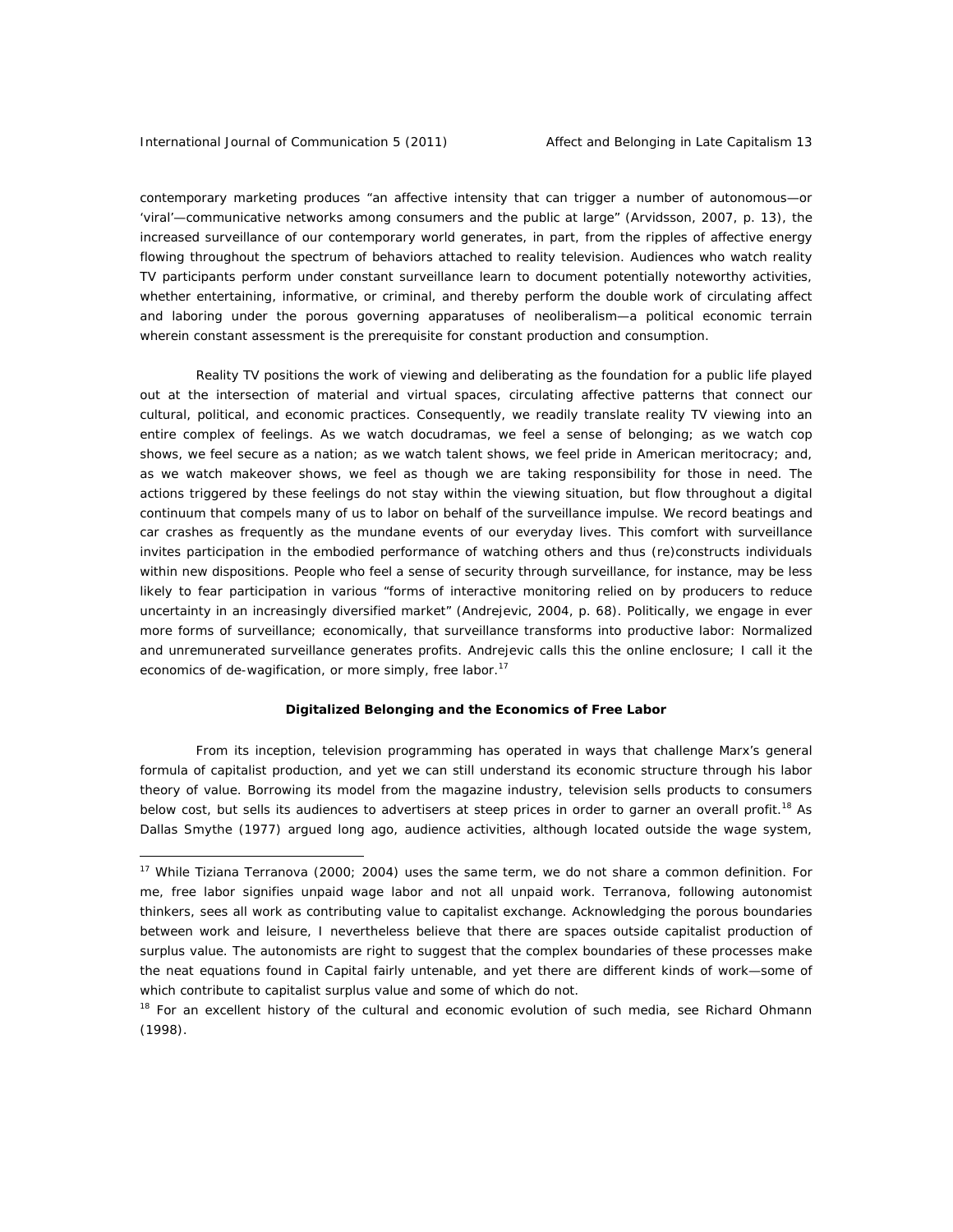contribute to the production of surplus value because their labor produces a product (marketable viewer shares) for which they are unremunerated. Unlike audience members who are uncompensated for their labor, television writers, actors, and production crews are paid wages. This system of paid and unpaid labor has become less and less profitable with the proliferation of cable channels, access to overseas programming, and technologies like TiVo that enable viewers to bypass commercials. Consequently, most television shows become profitable only after syndication and DVD releases. Reality TV, however, forges a path beyond this economic crisis because its volunteer contestants are not paid wages as actors would be and its audience labors significantly more than traditional viewers. By increasing affective flows through contests, challenges, and life experiences of televised volunteers and interactive audience members, reality TV dramatically reduces wages from wage labor and increases surplus value, or the amount of unpaid, value-generating labor.<sup>19</sup>

 This shift from wage labor to volunteer labor requires willing bodies—bodies affectively constituted through their repeated engagements with televisions, telephones, online mediums, and other digital spaces. Within this trans-situational experience, individuals subject themselves to surveillance for the payoff of experience, personal growth, and possible opportunity rather than an old-fashioned equation between time, labor, and wage. In an uncertain economy, made more precarious by the recent economic crisis, individuals readily volunteer for reality TV shows that provide recognition for their diverse identities (*Big Brother* and *The Real World*), pseudo job interviews (*Project Runway*, *Top Chef*, and *American Idol*), or potential prize money (*Fear Factor* and *Wipeout*). What characterizes this programming is its double production of surplus value. On the one hand, it produces surplus value through the labor of its volunteer contestants; on the other hand, it produces surplus value from the labor of its volunteer viewers. Viewer votes, blogs, and subscriptions to live feed all generate value in the sense that they add to the quality of the show. *American Idol*, for instance, would not work without viewers willing to text message votes. In a different way, blogs that leak information about docudramas like *Big Brother* similarly enhance value through speculation about the show's outcome. Regardless of what form this viewer participation takes, such activities increase the intensity and energy of the television program, simultaneously habituating individuals toward specific affective pathways and increasing the market value of reality TV shows without any accompanying costs in wages.

To be clear, the transmission of affect contributes to the economic cycle with varying degrees of proximity to the production of surplus value and thus all "free labor" should not be theorized the same way. The transmission of affect exists both inside and outside capitalist modes of production. When it enters into the capitalist circulation cycle, it can be used to add surplus value; when it remains beyond the interventionist capabilities of capitalism, it produces value in the autonomist sense of self-valorization but

 $19$  Chad Raphael (2004) and Ted Magder (2004) both offer overviews of how reality TV, unlike other kinds of programming, generates a profit in its first broadcast rather than waiting to recoup costs through subsequent syndication. It does this by dramatically cutting the cost of labor,shifting to product placement advertising, creating other value-adding opportunities through online tie-ins, and copyrighting formats rather than episodes.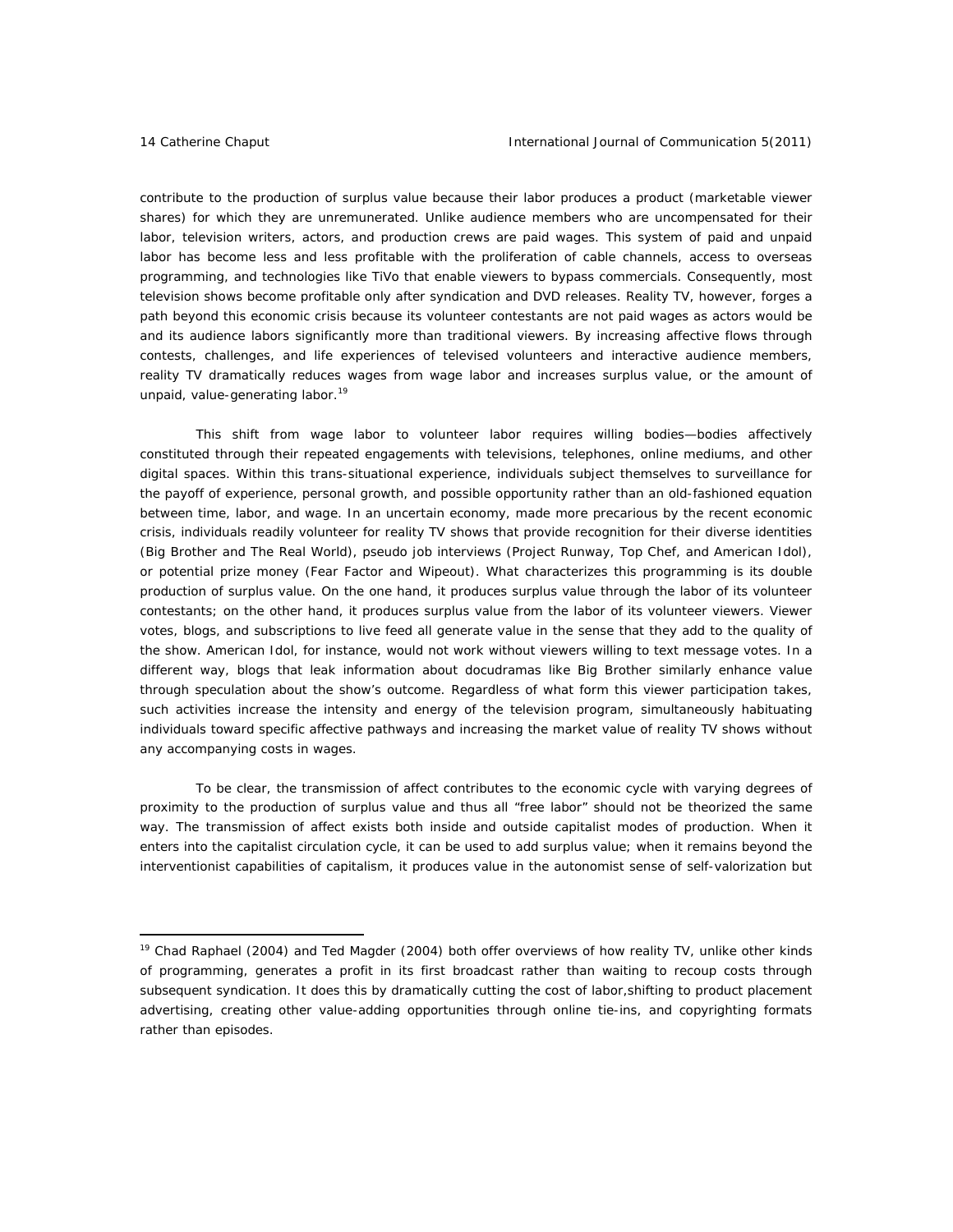not surplus value. Specific labor practices, and not affect, produce surplus value.<sup>20</sup> Andrejevic (2007), for instance, explores Web sites that discuss reality TV and include a range of "fans" who both like and dislike the shows. What binds these fans together, and keeps them loyally tuning into the programs, is the online discussion. While this kind of viewership no doubt existed before, the difference is that the dialogue has been redirected onto the Internet, a space wherein these conversations can contribute directly to surplus value production. During television's earlier periods, determining the lines of discussion and the demographics of participants who deliberated in offices, at kitchen tables, and in the streets required marketing teams who worked for wages. Moving these activities online allows for a smoother assessment of such discourse, extending, argues Andrejevic (2007), the Fordist model of detailed production oversight into the detailed marketing of consumption (p. 55). Because labor must be organized and spatially mapped out by capital to create surplus value, the economic potential of affective labor lies dormant until it is oriented within the proper channels of capitalism.

Not only does reality television create new forms of producing surplus value for the television industry and thereby secure the changing medium against crisis, it also constitutes viewers as neoliberal citizens capable of shouldering an array of other economic responsibilities. Thus, financial advice programming like *The Suze Orman Show* teaches audiences how to behave in the current economic climate. As Orman personally addresses callers, her voice transmits affect that moves viewers. Her repetitive commentary may reveal few new insights, but the live, unscripted nature of her show provides space for the production and transmission of affective energies. According to Wissinger (2007), this ability to modulate affect works like a sixth sense: people who have it are able "to open themselves to capturing something unexpected, something that moves beyond the norm, toward the unknown" (p. 260). Although Wissinger analyzes the modeling industry, her point is equally true of the voices and languages that bind to televisual images. The meaning of Orman's directive to know your credit score, a statement heard numerous times in each episode, has little revelatory effect on callers who are also frequent viewers. The affective energies of her instructions nevertheless move from the televised Orman to the viewing bodies, directing them toward online spaces. Many viewers may ignore this direction, but those who respond to it by going online—for whatever reason—become carriers in the flow of affect from one place to another.

As we move, almost instinctually, among many different sites, we perform embodied practices routinized by the affect flowing throughout the television, telephone, and computer screens that litter our professional and personal landscapes. Even as we freely choose to participate in reality TV and its continuum of diverse value-generating activities, we do so because the circulation of affects within its triangulated digital world "gives the body's movements a kind of depth that stays with it across all its transitions—accumulating in memory, in habit, in reflex, in desire, in *tendency*" (Massumi, 2002a, p. 213). As reality TV compels us to travel from the television to the computer, checking *Big Brother*'s live feed or one's favorite TV blog becomes as much a part of our morning ritual as coffee or email. If we are already in front of a computer screen and online, why not print out airplane or movie theater tickets? Why not purchase household products? Why not do our own banking or brokering? Why not do any number of

 $20$  Marx (1990) differentiates between productive labor (which produces surplus value) and unproductive labor (which does not produce surplus value). This differentiation does not mean that productive labor is more important, but simply that it exists within the spaces of capitalist production (pp. 643–644).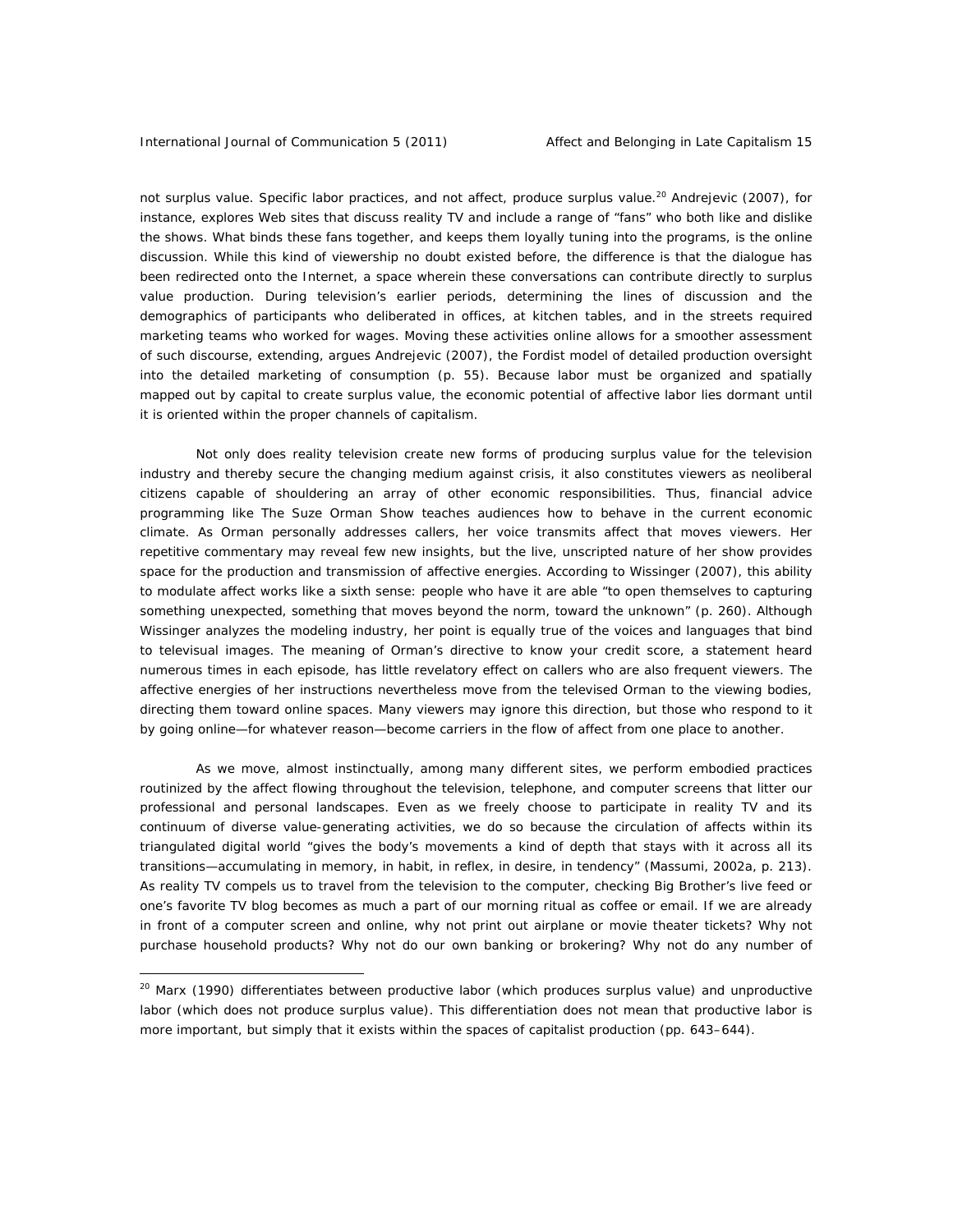activities subtly unhinged from the system of wage labor? When affect is directed along particular trajectories, such as those forged through reality TV's circulating energies, it creates a force: "the set of invisible, untouchable, self-renewing conditions according to which certain effects can habitually be expected to appear" (Grossberg, 1992, p. 160). In short, reality television directs our affective paths toward digitalized mediums, moving our life energies through observable spaces so that their potentialities can be valorized according to the economic logic of capitalism.

By connecting television viewing with productive and consumptive online behaviors, reality TV sets the stage for further participation in the digital enclosure. Such interactive television invites viewers to move more deeply within the online world where, Andrejevic (2004) says, "every consumption decision represents a double value: that realized in exchange and that which can be generated by the information about that exchange" (p. 84). The extra value derived from this information comes at no cost to the receiver and only a trivial cost to those of us who must type in our demographics at each new Web site we frequent. Extending the television experience into the online experience, reality TV constructs opportunities for individual movements and preferences to be tracked, recorded, and resold to marketers at the same time that it habituates participants into the practice of free labor.<sup>21</sup> When we provide information that can be catalogued and sold for a profit, when we fill our own soft drinks, when we check out our own groceries, and when we swipe our own credit cards, we are providing our labor for free, marking our successful transformation into neoliberal citizenship. These activities generate relative surplus value—a temporary increase in value due to technological innovation within production—because they are externally controlled by corporations which no longer have to pay for this work. Yet we go online, revealing personal marketing information to the likes of Axiom and ChoicePoint, and we eagerly perform consumer labor, in part, because reality TV has normalized free labor by affectively reconstituting unpaid work as a crucial component of our subjective belonging in late capitalism.

# **Affect and Critical Methodologies in Late Capitalism**

My speculative narrative on reality TV rests on two assumptions: First, critical cultural theorists can interpret texts, like reality TV, trans-situtationally and with simultaneous attention to their cultural, political, and economic implications, and second, theories of affect that emphasize the transfer of life energies among people and things need not abandon a Marxist theory of valuation. Using this double lens, my survey of the affective flows surging throughout the myriad spaces of reality TV suggests a tripartite legitimation of belonging within late capitalism. Culturally, reality TV instructs us to embrace customized commodities as a means of expressing our individualities, as do contestants on its shows, reimagining consumerism within the neoliberal sphere of the all-powerful self rather than the masses. Politically, viewers learn to embrace surveillance—the cornerstone of reality TV. Just as surveillance becomes the condition for audience constitution so does it forge neoliberal subjects whose constant monitoring and assessments contribute to the diffusion of affective labor. Economically, reality TV reinforces the widespread de-wagification of labor and forges online communities. By replacing paid actors with on- and

<sup>&</sup>lt;sup>21</sup> At least one company, San Francisco-based Bynamite, is working to compensate such consumer labor (Lohr, 2020).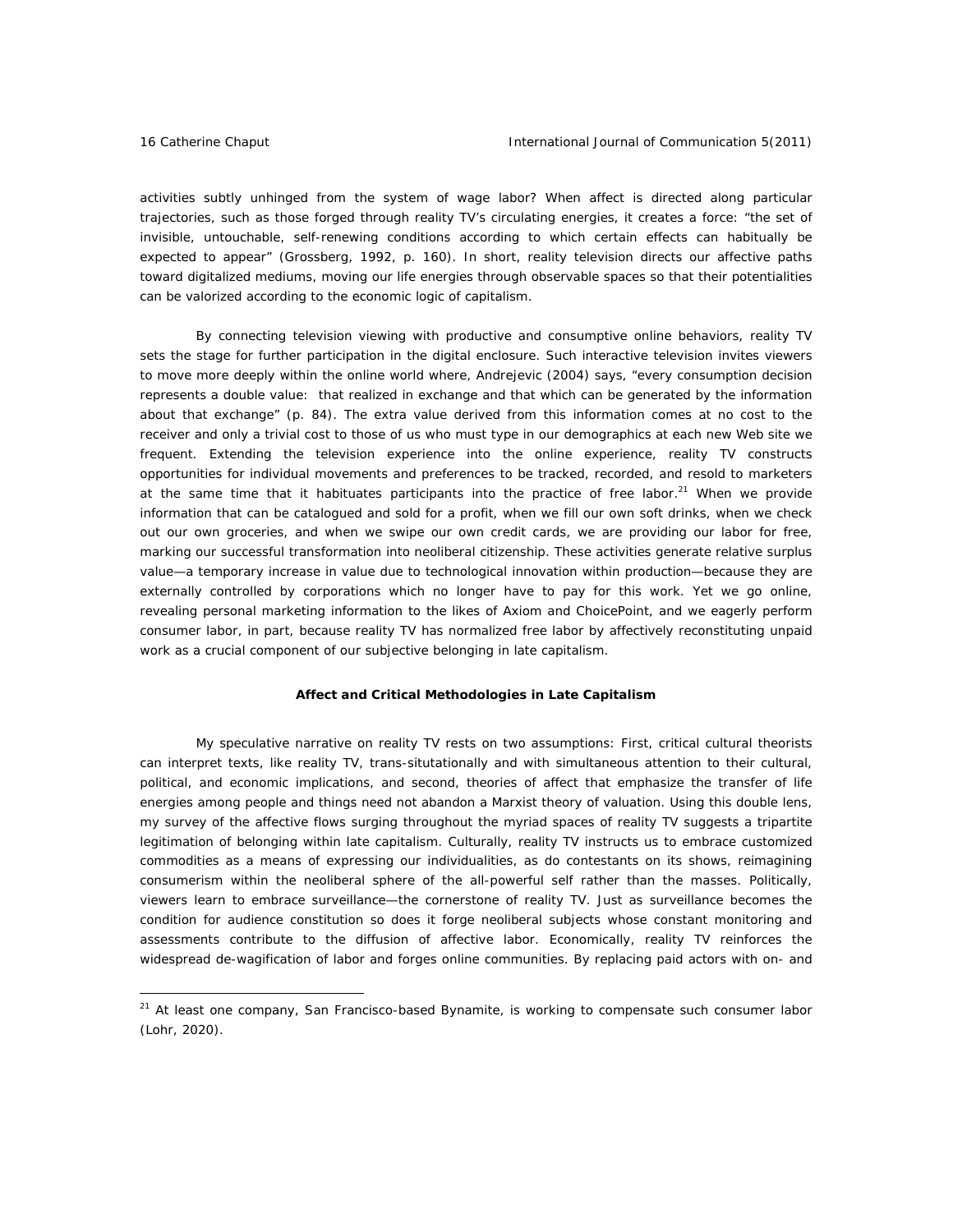off-screen volunteers, reality TV programming legitimates various ways people work for free. Mutually imbricated, these three vectors of reality TV constitute a force that energizes multiple affective moments and persuades us to adapt our sense of belonging through practices commensurate with a constantly evolving capitalist valuation process.

In this analysis, affect travels throughout the disparate exchanges among television participants and viewers. Both external and internal, affect challenges the very notion of a unified, self-contained subject who persuades an audience to a specific end vis-à-vis rational argumentation. Refusing the liberal subject of rational deliberative theory, affect reconfigures agency so that it encompasses individuals bound together by a rhetorical situation shot through with excessive and irrepressible affective energies. Rather than calling us back to a rational subjectivity by escaping or countering these energies, theorists espousing critical affect studies need to concentrate on tracking the potentialities inherent in the uncertain and open field of their circulation. By following affect from one situation to another, our traditional methodologies, the close reading strategies of cultural studies as well as the empirical research of communication studies, simply unravel. Affect, that is, stages the scene for reflecting on and reinvigorating our critical practices beyond ideological and political economic methodologies.

Although still very much alive, methods of ideological or political economic analysis rely on modernist notions of agency wherein the critic and the consumer are obligated to see correctly and then act accordingly—creating what Ronald Walter Greene (2004) calls a permanent anxiety. Greene suggests that we replace these political-communicative visions of agency with communicative labor, which he defines as "a form of life-affirming constitutive power that embodies creativity and cooperation" (p. 201). Communicative labor, premised on the belief that affect flows throughout the entire range of life practices, requires methodologies able to pursue these energies as they move people and things. Individuals who are compelled by the power of commodities can no longer be considered passive ideological dupes or agents of unique semiotic decoding. According to this conception, the power of commodities derives from and participates in the circulation of capitalist value as much as the circulation of life energy—processes that should be theorized together. Methodologies based on the assumption of traditional agentive power work through fixed categories and equivalences between otherwise diverse human beings that do not account for affective flows. But, if we replace agency with affect, we tie cultural participation to the life energies that connect diversity rather than sameness, opening cultural studies to its as yet uncharted immanence.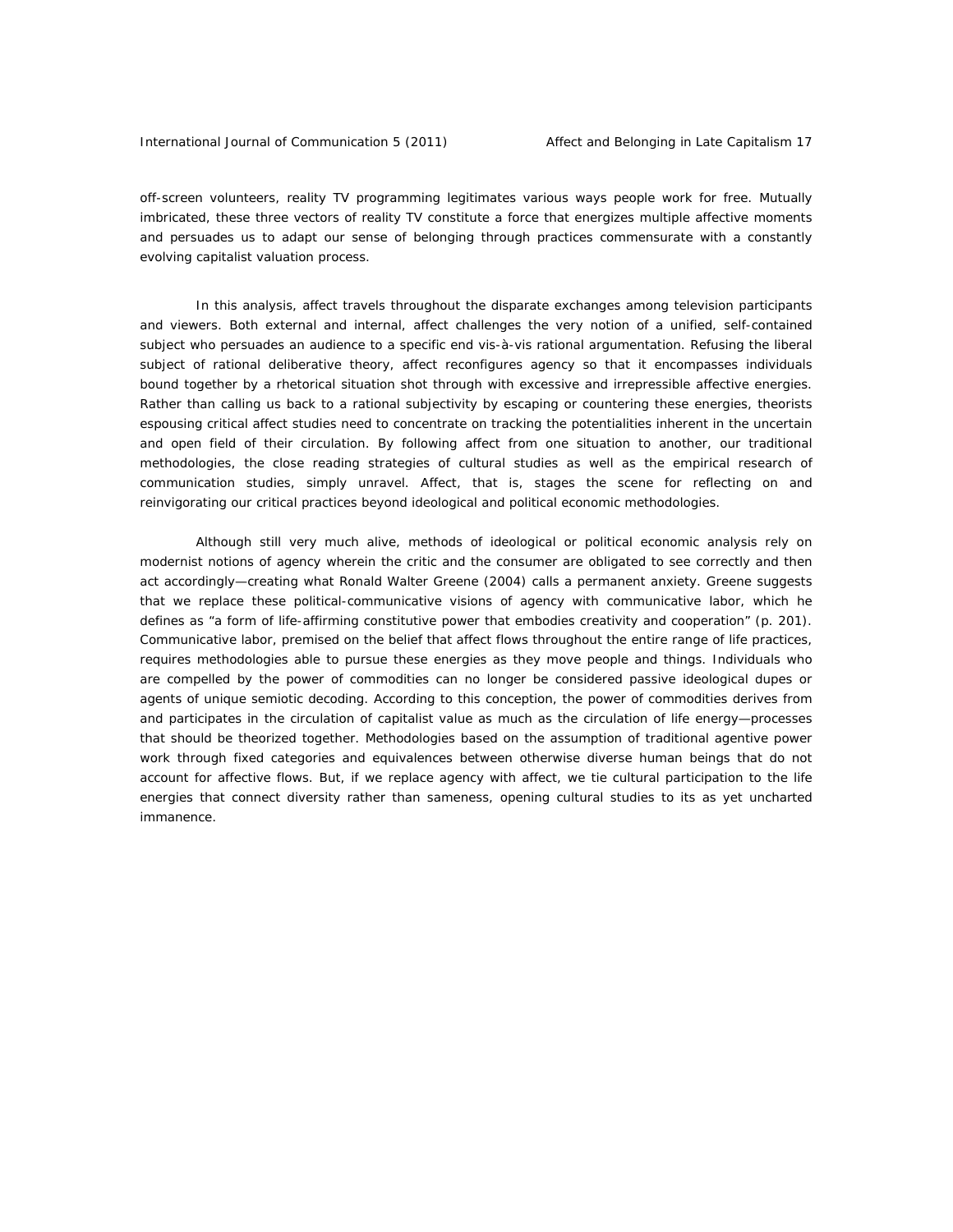# **References**

Andrejevic, M. (2004). *Reality TV: The work of being watched.* Boulder, CO: Rowman and Littlefield.

- Andrejevic, M. (2007). *iSpy: Surveillance and power in the interactive era*. Lawrence: University Press of Kansas.
- Arvidsson, A. (2007). Creative class or administrative class? On advertising and the "underground." *Ephemera, 7*, 8–23.
- Brennan, T. (2004). *The transmission of affect.* Ithaca, NY: Cornell University Press.
- Calvert, C. (2000). *Voyeur nation: Media, privacy, and peering in modern culture.* Boulder, CO: Westview Press.
- Chaput, C. (2010). Rhetorical circulation in late capitalism: Neoliberalism and the overdetermination of affective energy. *Philosophy and Rhetoric, 43*(1), 1–25.
- Clough, P. (Ed.). (2007). *The affective turn: Theorizing the social.* Durham, NC: Duke University Press.
- Clough, P. et al. (2007). Notes towards a theory of affect-itself. *Ephemera, 7,* 60–77.
- Coté, M., & Pybus, J. (2007). Learning to immaterial labour 2.0: MySpace and social networks. *Ephemera, 7,* 88–106.
- Dean, J. (2004). The networked empire: Communicative capitalism and the hope for politics. In P. A. Passavant and J. Dean (Eds.), *Empire's new clothes: Reading Hardt and Negri* (pp. 265–288). New York: Routledge.
- Deleuze, G., & Guattari, F. (1994). *What is philosophy?* New York: Columbia University Press.
- Derrida, J. (1994). *Specters of Marx: The state of debt, the work of mourning, and new international.* (P. Kamuf, Trans.). New York: Routledge.
- Dyer-Witheford, N. (1999). *Cyber-Marx: Cycles and circuits of struggle in high-technology capitalism.* Chicago: University of Illinois Press.
- Edbauer, J. (2008). The new "new": Making a case for critical affect studies. *Quarterly Journal of Speech, 94,* 200–212.
- Foucault, M. (2003). *Society must be defended: Lectures at the Collège de France, 1975–1976* (D. Macey Trans.). New York: Picador.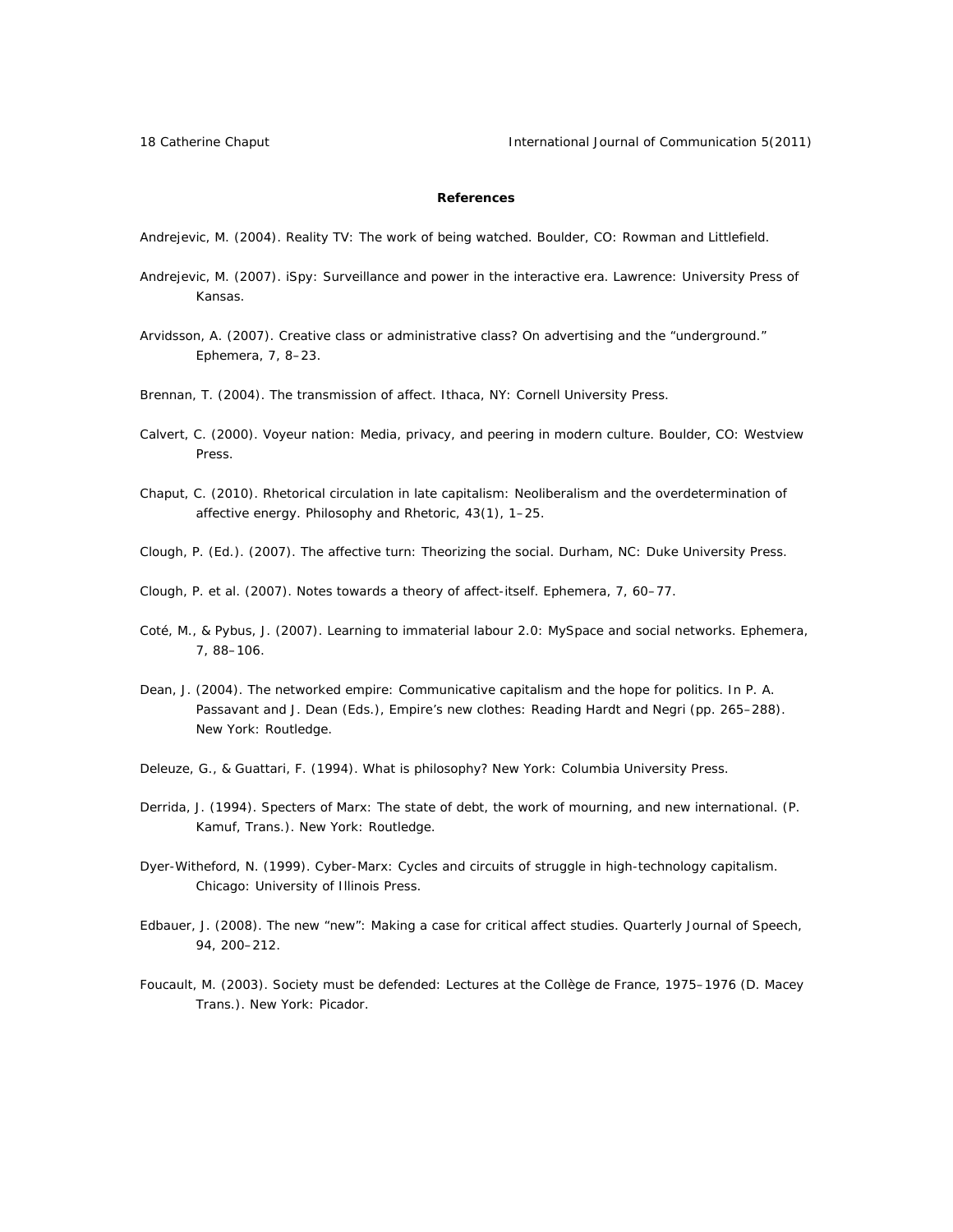- Foucault, M. (2008). *The birth of biopolitics: Lectures at the Collège de France, 1978–1979* (G. Burchell, Trans.). New York: Palgrave.
- Greene, R. W. (2004). Rhetoric and capitalism: Rhetorical agency as communicative labor. *Philosophy and Rhetoric, 37*(3), 188–206.
- Grossberg, L. (1992). *We gotta get out of this place: Popular conservatism and postmodern culture.* New York: Routledge.
- Hardt, M. (1999). Affective labor. *boundary 2, 26*(2), 89–100.
- Hardt, M., & Negri, A. (2000). *Empire*. Cambridge, MA: Harvard University Press.
- Henninger, M. (2007). Doing the math: Reflections on the alleged obsolescence of the law of value under post-Fordism. *Ephemera 7,* 158–177.
- Horkheimer, M., & Adorno, T. (1994). The culture industry: Enlightenment as mass deception. In *Dialectic of enlightenment* (pp. 120–167). New York: Continuum, 1994.
- Kiss, J. (2009, January 9). Fatal police shooting posted on YouTube. *The Guardian*. Retrieved February 25, 2009, from http://www.guardian.co.uk
- Lohr, S. (2010, July 18). You want my personal data? Reward me for it. *The New York Times*. BU3.
- Magder, T. (2004). The end of TV 101: Reality programs, formats, and the new business of television. In S. Murray & L. Ouellette (Eds.) *Reality TV: Remaking television culture* (pp. 137–148). New York: New York University Press.
- Marx, K. (1990). *Capital volume I* (B. Fowkes, Trans.). New York: Penguin.
- Marx, K. (1993). *Grundrisse: Foundations of the critique of political economy.* London: Penguin.
- Marx, K., & Engels, F. (1995). *The German ideology.* New York: International Publishers.
- Massumi, B. (2002a). Navigating movements: A conversation with Brian Massumi. In M. Zournazi (Ed.), *Hope: New philosophies for change* (pp. 210–242). New York: Routledge.
- Massumi, B. (2002b). *Parables for the virtual: Movement, affect, sensation.* Durham, NC: Duke University Press.
- Massumi, B. (2005). Fear (the spectrum said). *Positions, 13*(1), 31–48.